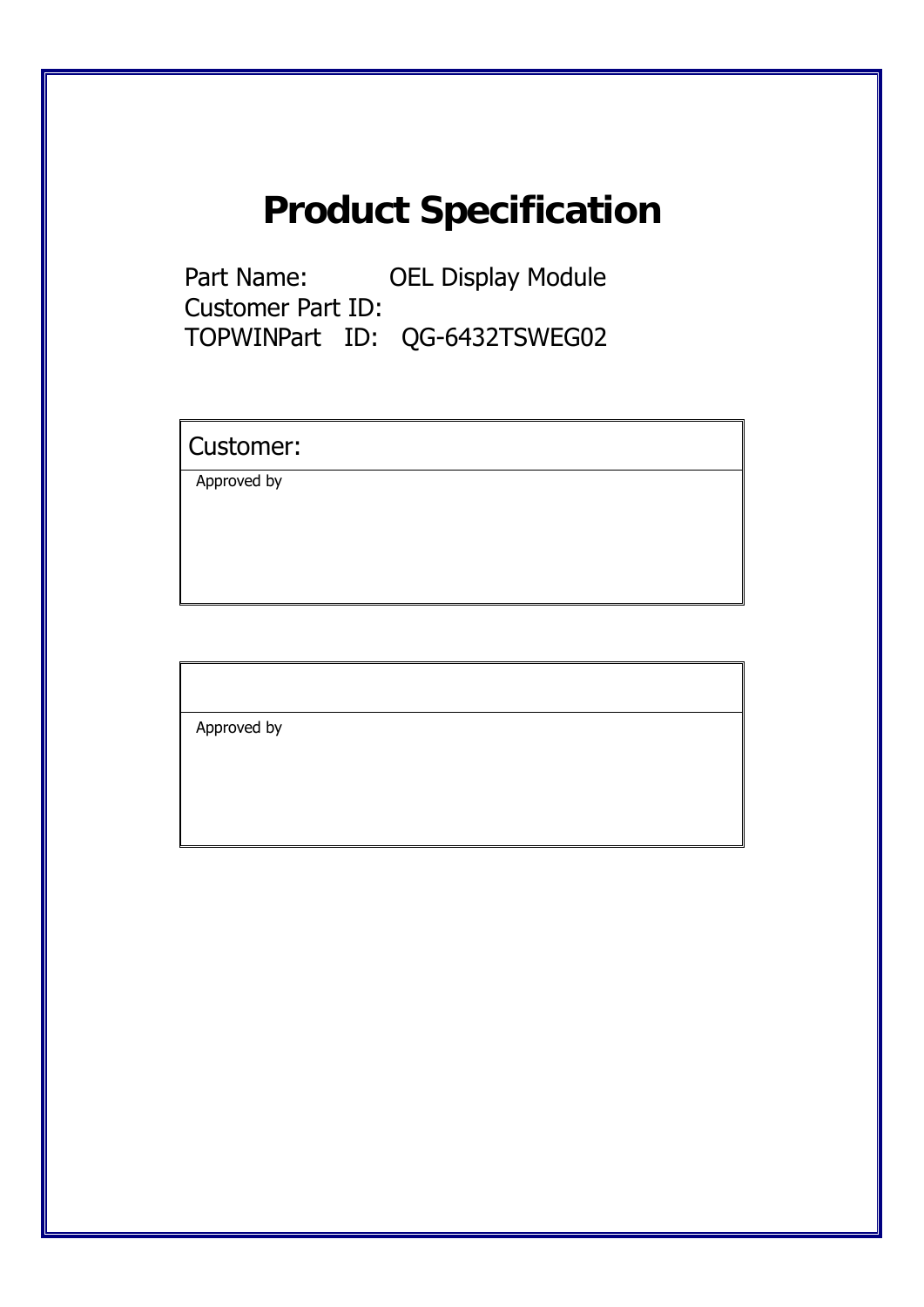| <b>Part Number</b> | <b>Revision</b> | <b>Revision Content</b> | <b>Revised on</b> |
|--------------------|-----------------|-------------------------|-------------------|
| QG-6432TSWEG02     | $\mathsf A$     | New                     | 20140626          |
|                    |                 |                         |                   |
|                    |                 |                         |                   |
|                    |                 |                         |                   |
|                    |                 |                         |                   |
|                    |                 |                         |                   |
|                    |                 |                         |                   |
|                    |                 |                         |                   |
|                    |                 |                         |                   |
|                    |                 |                         |                   |
|                    |                 |                         |                   |
|                    |                 |                         |                   |
|                    |                 |                         |                   |
|                    |                 |                         |                   |
|                    |                 |                         |                   |
|                    |                 |                         |                   |
|                    |                 |                         |                   |
|                    |                 |                         |                   |
|                    |                 |                         |                   |
|                    |                 |                         |                   |
|                    |                 |                         |                   |
|                    |                 |                         |                   |
|                    |                 |                         |                   |
|                    |                 |                         |                   |
|                    |                 |                         |                   |
|                    |                 |                         |                   |
|                    |                 |                         |                   |
|                    |                 |                         |                   |
|                    |                 |                         |                   |
|                    |                 |                         |                   |
|                    |                 |                         |                   |
|                    |                 |                         |                   |
|                    |                 |                         |                   |

i

×,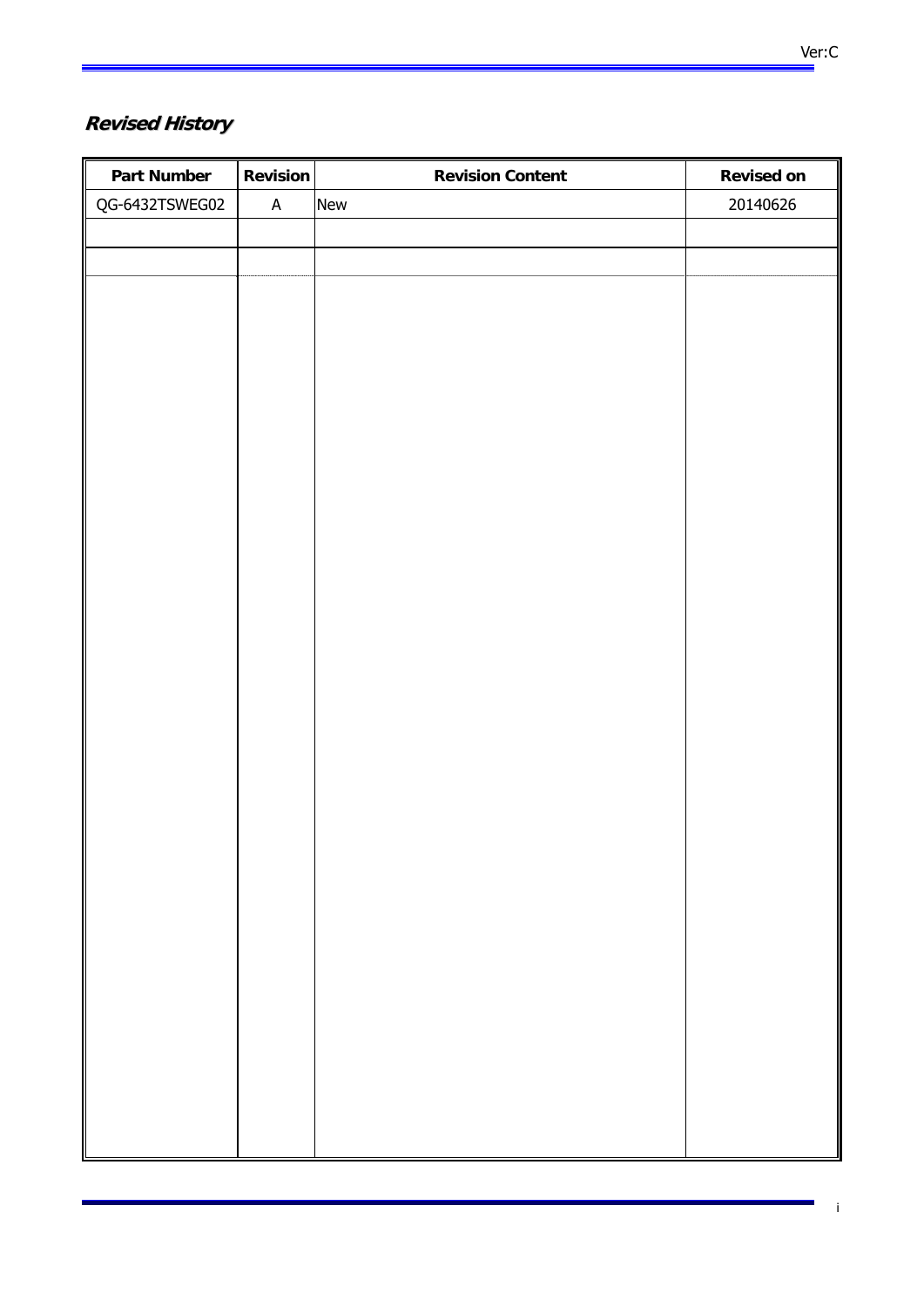# **Contents ontents**

# **Revision History**

# **Contents**

# **1. Basic Specifications**

- 1.1 Display Specifications
- 1.2 Mechanical Specifications
- 1.3 Active Area / Memory Mapping & Pixel Construction
- 1.4 Mechanical Drawing
- 1.5 Pin Definition

# **2. Absolute Maximum Ratings**

# **3. Optics & Electrical Characteristics**

- 3.1 Optics Characteristics
- 3.2 DC Characteristics
- 3.3 AC Characteristics
	- 3.3.1 I2C Interface Characteristics
	- 3.3.2 I2C Interface with Internal Charge Pump
	- 3.3.3 I2C Interface with External VCC

# **4. Functional Specification**

- 4.1 Commands
- 4.2 Power down and Power up Sequence
	- 4.2.1 Power up Sequence
	- 4.2.2 Power down Sequence
- 4.3 Reset Circuit
- 4.4 Actual Application Example
	- 4.4.1 VCC Supplied Externally
	- 4.4.2 VCC Generated by Internal DC/DC Circuit

# **5. Reliability**

- 5.1 Contents of Reliability Tests
- 5.2 Failure Check Standard

# **6. Outgoing Quality Control Specifications**

- 6.1 Environment Required
- 6.2 Sampling Plan
- 6.3 Criteria & Acceptable Quality Level
	- 6.3.1 Cosmetic Check (Display Off) in Non-Active Area
	- 6.3.2 Cosmetic Check (Display Off) in Active Area
	- 6.3.3 Pattern Check (Display On) in Active Area

# **7. Package Specifications**

- **8. Precautions When Using These OEL Display Modules**
	- 8.1 Handling Precautions
	- 8.2 Storage Precautions
	- 8.3 Designing Precautions
	- 8.4 Precautions when disposing of the OEL display modules
	- 8.5 Other Precautions

# **Warranty**

# **Notice**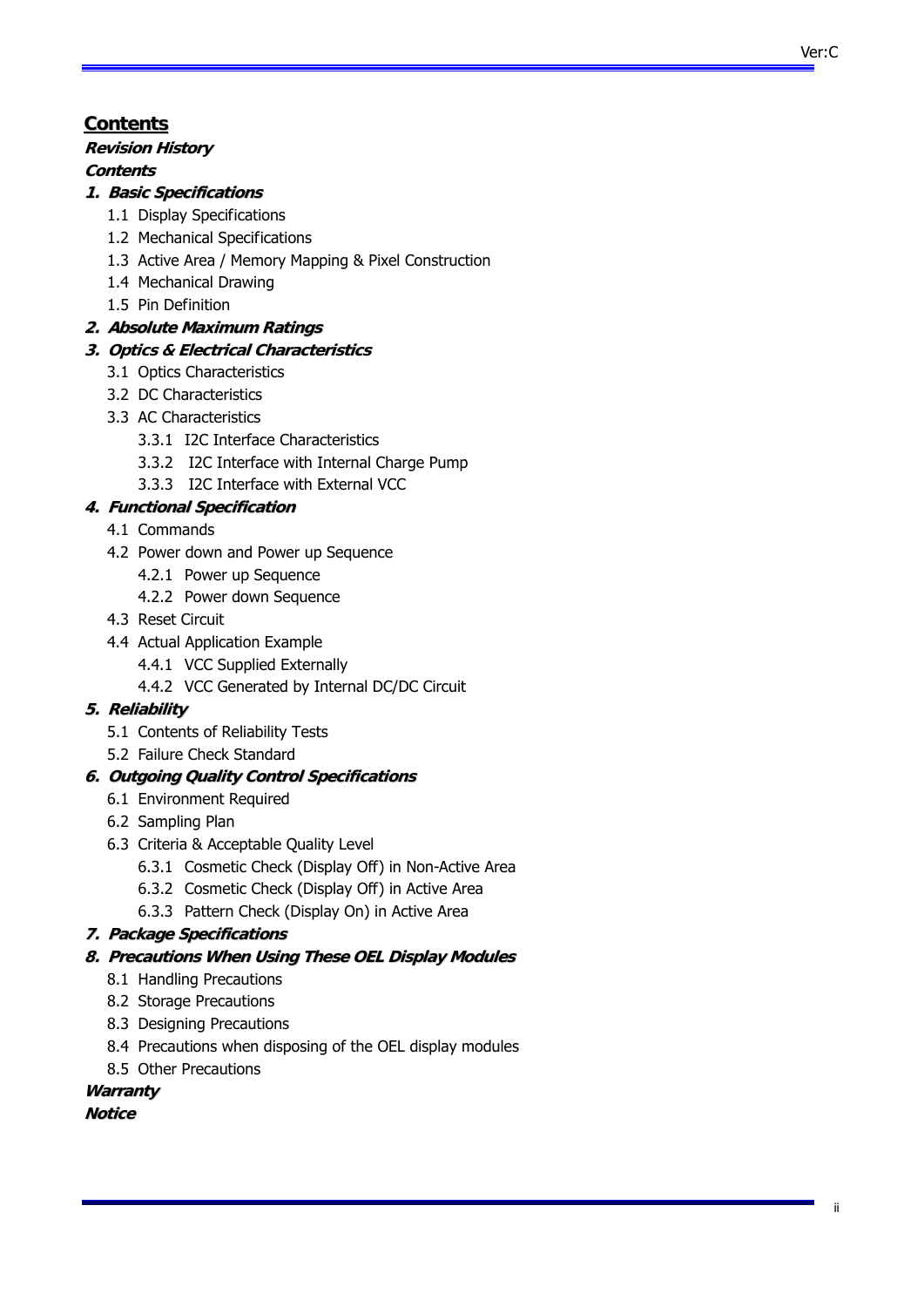#### **1. Basic Specifications**

#### **1.1 Display Specifications**

| 1) Display Mode:  | Passive Matrix          |
|-------------------|-------------------------|
| 2) Display Color: | Monochrome (White/Blue) |

3) Drive Duty: 1/32 Duty

#### **1.2 Mechanical Specifications**

- 1) Outline Drawing: According to the annexed outline drawing
- 2) Number of Pixels:  $64 \times 32$
- 3) Panel Size:  $14.5 \times 11.6 \times 1.2$  (mm)
- 4) Active Area:  $11.18 \times 5.58$  (mm)
- 5) Pixel Pitch:  $0.175 \times 0.175$  (mm)
- 6) Pixel Size:  $0.155 \times 0.155$  (mm)
- 7) Weight: TBD
	-

#### **1.3 Active Area / Memory Mapping & Pixel Construction**



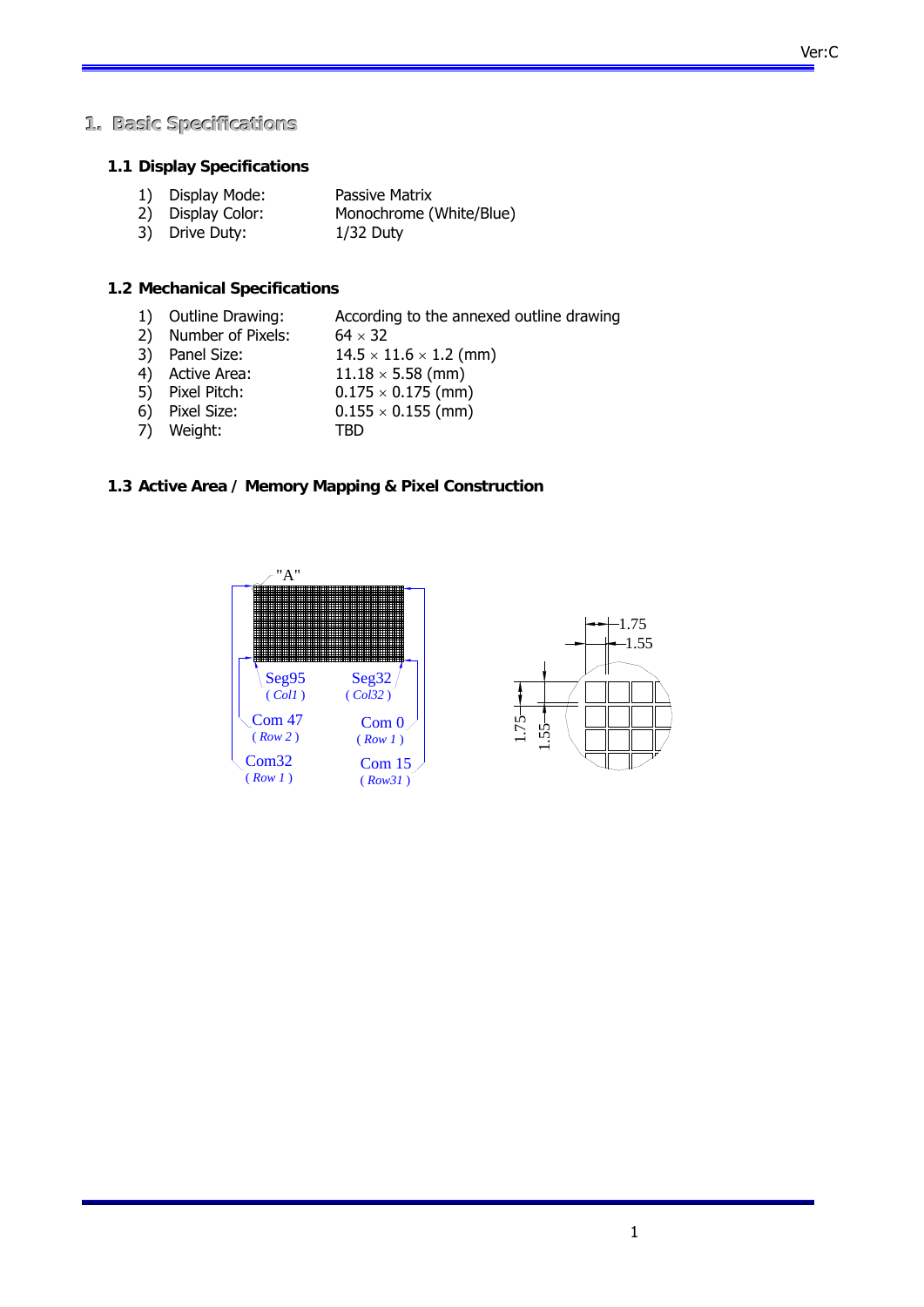

 Ver:C  $\frac{1}{\sqrt{6}}$ r:C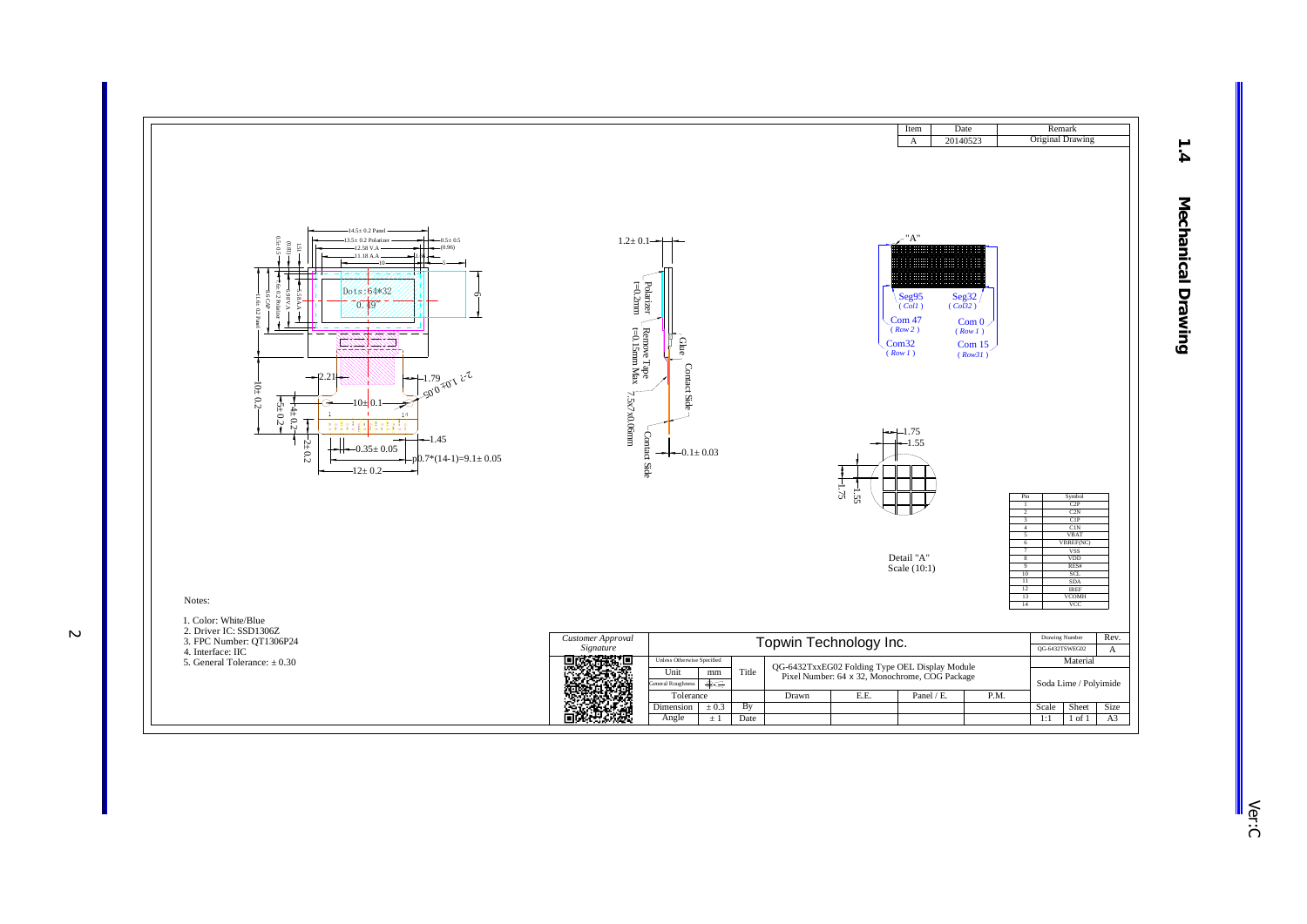# **1.5 Pin Definition**

| <b>Pin Number</b>      | Symbol                 | 1/0          | <b>Function</b>                                                                                                                                                                                                                                                                      |
|------------------------|------------------------|--------------|--------------------------------------------------------------------------------------------------------------------------------------------------------------------------------------------------------------------------------------------------------------------------------------|
| <b>Power Supply</b>    |                        |              |                                                                                                                                                                                                                                                                                      |
| 8                      | <b>VDD</b>             | P            | <b>Power Supply for Logic</b><br>This is a voltage supply pin. It must be connected to external source.                                                                                                                                                                              |
| 7                      | <b>VSS</b>             | P            | <b>Ground of Logic Circuit</b><br>This is a ground pin. It acts as a reference for the logic pins. It must be<br>connected to external ground.                                                                                                                                       |
| 14                     | <b>VCC</b>             | P            | <b>Power Supply for OEL Panel</b><br>This is the most positive voltage supply pin of the chip. A stabilization capacitor<br>should be connected between this pin and $V_{SS}$ when the converter is used. It<br>must be connected to external source when the converter is not used. |
| Driver                 |                        |              |                                                                                                                                                                                                                                                                                      |
| 12                     | <b>IREF</b>            | $\mathbf{I}$ | <b>Current Reference for Brightness Adjustment</b><br>This pin is segment current reference pin. A resistor should be connected<br>between this pin and $V_{SS}$ . Set the current at 12.5 $\mu$ A maximum.                                                                          |
| 13                     | <b>VCOMH</b>           | $\Omega$     | <b>Voltage Output High Level for COM Signal</b><br>This pin is the input pin for the voltage output high level for COM signals. A<br>capacitor should be connected between this pin and $V_{SS}$ .                                                                                   |
| <b>DC/DC Converter</b> |                        |              |                                                                                                                                                                                                                                                                                      |
| 5                      | <b>VBAT</b>            | P            | Power Supply for DC/DC Converter Circuit<br>This is the power supply pin for the internal buffer of the DC/DC voltage converter.<br>It must be connected to external source when the converter is used. It should be<br>connected to V <sub>DD</sub> when the converter is not used. |
| 3/4<br>1/2             | C1P / C1N<br>C2P / C2N | $\mathbf I$  | Positive Terminal of the Flying Inverting Capacitor<br><b>Negative Terminal of the Flying Boost Capacitor</b><br>The charge-pump capacitors are required between the terminals. They must be<br>floated when the converter is not used.                                              |
| <b>Interface</b>       |                        |              |                                                                                                                                                                                                                                                                                      |
| 9                      | RES#                   | $\mathbf{I}$ | <b>Power Reset for Controller and Driver</b><br>This pin is reset signal input. When the pin is low, initialization of the chip is<br>executed. Keep this pin pull high during normal operation.                                                                                     |

# **1.5 Pin Definition (Continued)**

| <b>Pin Number</b>            | Symbol       | 1/0 | <b>Function</b>                                                                                                                                                                                      |
|------------------------------|--------------|-----|------------------------------------------------------------------------------------------------------------------------------------------------------------------------------------------------------|
| <b>Interface (Continued)</b> |              |     |                                                                                                                                                                                                      |
| 10                           | <b>SCL</b>   |     | <b>IIC Bus Clock Signal</b><br>The transmission if information in the I2C bus is following a clock sigmal. Each<br>transmission of data bit is taken place during a single clock period of this pin. |
| 11                           | <b>SDA</b>   | I/O | 12C Bus Data Signal<br>This pin acts as a communication channel between the transmitter and the<br>receiver.                                                                                         |
| <b>Reserve</b>               |              |     |                                                                                                                                                                                                      |
| 6                            | <b>VBREF</b> |     | <b>NC</b>                                                                                                                                                                                            |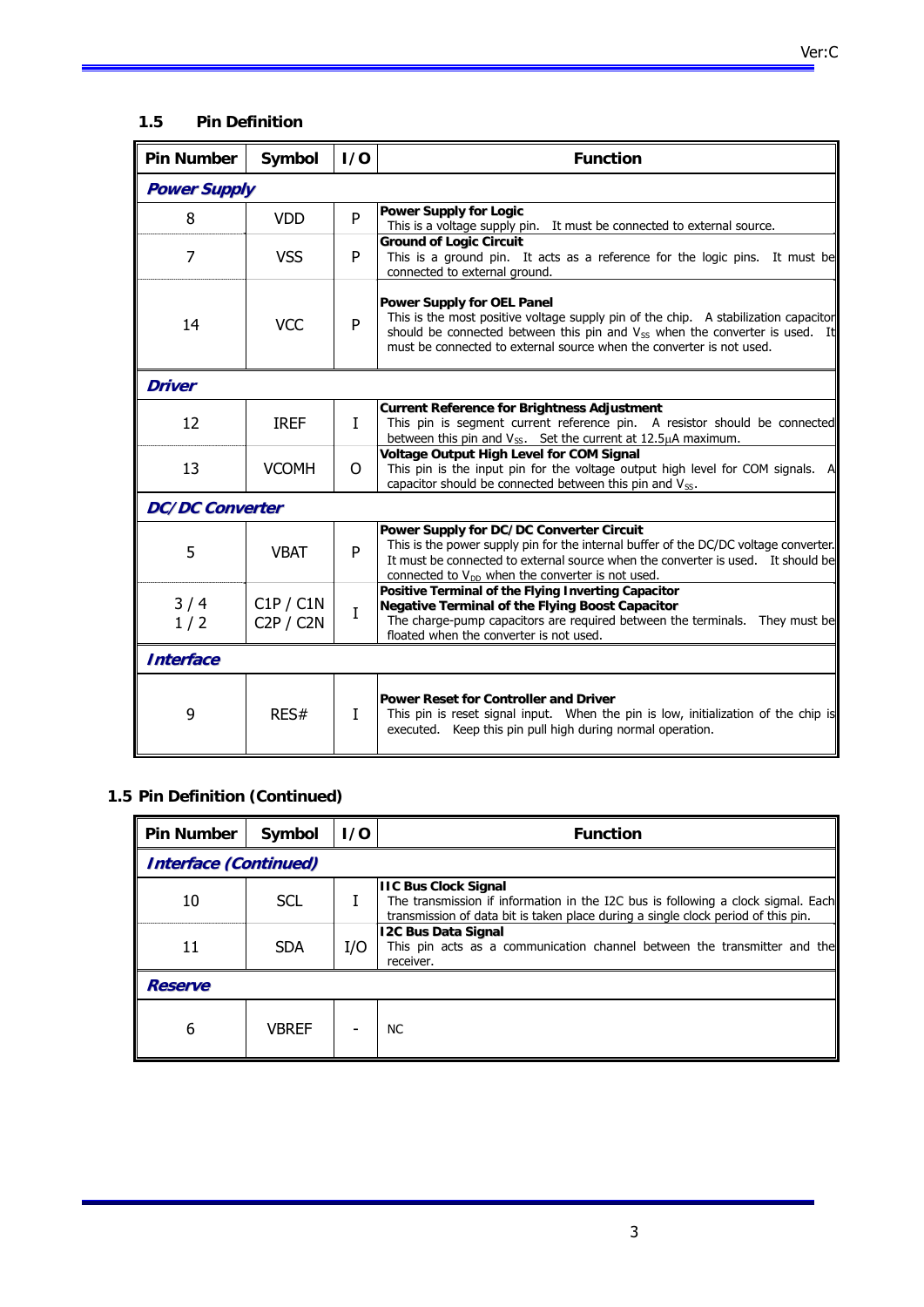# **2. Absolute Maximum Ratings**

| Parameter                                           | Symbol                     | Min      | Max | Unit            | <b>Notes</b>   |
|-----------------------------------------------------|----------------------------|----------|-----|-----------------|----------------|
| Supply Voltage for Logic                            | $V_{DD}$                   | $-0.3$   | 4   | v               | 1, 2           |
| Supply Voltage for Display                          | $V_{CC}$                   | $\Omega$ | 16  | v               | 1, 2           |
| Supply Voltage for DC/DC<br>(Internal DC/DC Enable) | $V_{bat}$                  | $-0.3$   | 4.3 | V               | 1, 2           |
| <b>Operating Temperature</b>                        | $\mathsf{T}_{\mathsf{OP}}$ | $-40$    | 85  | °C              |                |
| Storage Temperature                                 | ${\mathsf T}_{\text{STG}}$ | $-40$    | 85  | $\rm ^{\circ}C$ | 3              |
| Life Time $(120 \text{ cd/m}^2)$                    |                            | 10,000   |     | hour            | $\overline{4}$ |
| Life Time $(80 \text{ cd/m}^2)$                     |                            | 30,000   |     | hour            | 4              |
| Life Time (60 cd/m <sup>2</sup> )                   |                            | 50,000   |     | hour            | 4              |

Note 1: All the above voltages are on the basis of " $V_{SS} = 0V$ ".

Note 2: When this module is used beyond the above absolute maximum ratings, permanent breakage of the module may occur. Also, for normal operations, it is desirable to use this module under the conditions according to Section 3. "Optics & Electrical Characteristics". If this module is used beyond these conditions, malfunctioning of the module can occur and the reliability of the module may deteriorate.

Note 3: The defined temperature ranges do not include the polarizer. The maximum withstood temperature of the polarizer should be 80°C.

Note 4:  $V_{CC} = 7.25V$ ,  $T_a = 25^{\circ}C$ , 50% Checkerboard.

Software configuration follows Section 4.4 Initialization.

End of lifetime is specified as 50% of initial brightness reached. The average operating lifetime at room temperature is estimated by the accelerated operation at high temperature conditions.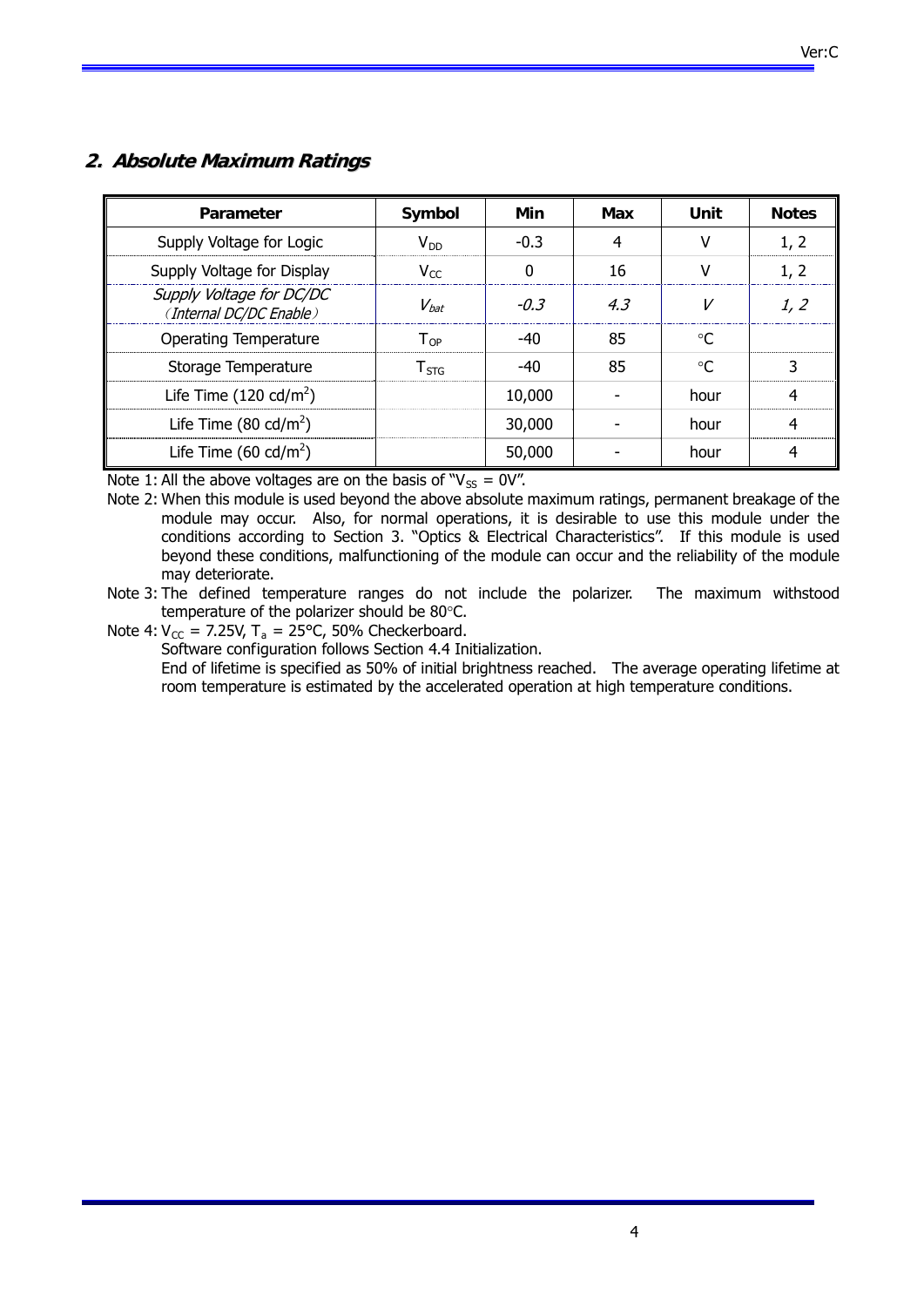# **3. Optics & Electrical Characteristics**

#### **3.1 Optics Characteristics**

| <b>Characteristics</b>                                      | Symbol       | <b>Conditions</b> | Min          | Typ          | Max          | Unit              |
|-------------------------------------------------------------|--------------|-------------------|--------------|--------------|--------------|-------------------|
| <b>Brightness</b><br>(V <sub>cc</sub> Supplied Externally)  | $L_{\rm br}$ | Note 5            | 160          |              |              | cd/m <sup>2</sup> |
| <b>Brightness</b><br>$(V_{cc}$ Generated by Internal DC/DC) | $L_{br}$     | Note 6            | <i>160</i>   | <i>180</i>   |              | cd/m <sup>2</sup> |
| C.I.E. (White)                                              | (x)          | C.I.E. 1931       | 0.28<br>0.31 | 0.32<br>0.35 | 0.36<br>0.39 |                   |
| Dark Room Contrast                                          | <b>CR</b>    |                   |              | 2000:1       |              |                   |
| <b>Viewing Angle</b>                                        |              |                   |              | Free         |              | degree            |

\* Optical measurement taken at  $V_{DD} = 2.8V$ ,  $V_{CC} = 7.25V$ . Software configuration follows Section 4.4 Initialization.

#### **3.2 DC Characteristics**

| <b>Characteristics</b>                                                         | Symbol                    | <b>Conditions</b>                                         | Min      | <b>Typ</b> | Max                 | Unit   |
|--------------------------------------------------------------------------------|---------------------------|-----------------------------------------------------------|----------|------------|---------------------|--------|
| Supply Voltage for Logic                                                       | $V_{DD}$                  |                                                           | 1.65     | 2.8        | 3.3                 | V      |
| Supply Voltage for Display<br>(Supplied Externally)                            | $V_{CC}$                  | Note 5<br>(Internal DC/DC Disable)                        | 7        |            | 9.0                 | $\vee$ |
| Supply Voltage for DC/DC                                                       | $V_{\text{BAT}}$          | Internal DC/DC Enable                                     | 3.5      |            | 4.2                 | V      |
| Supply Voltage for Display<br>(Generated by Internal DC/DC)                    | $V_{CC}$                  | Note 6<br>(Internal DC/DC Enable)                         | 7        | 7.25       | 7.5                 | V      |
| High Level Input                                                               | $V_{IH}$                  | $I_{\text{OUT}} = 100 \mu A$ , 3.3MHz 0.8×V <sub>DD</sub> |          |            | $V_{DD}$            | V      |
| Low Level Input                                                                | $V_{IL}$                  | $I_{\text{OUT}} = 100 \mu A$ , 3.3MHz                     | $\Omega$ |            | $0.2 \times V_{DD}$ | v      |
| High Level Output                                                              | $V_{OH}$                  | $I_{\text{OUT}} = 100 \mu A$ , 3.3MHz 0.9×V <sub>DD</sub> |          |            | $V_{DD}$            | V      |
| Low Level Output                                                               | $V_{OL}$                  | $I_{\text{OUT}} = 100 \mu A$ , 3.3MHz                     | $\Omega$ |            | $0.1\times V_{DD}$  | $\vee$ |
| Operating Current for V <sub>DD</sub>                                          | $I_{DD}$                  |                                                           |          | 180        | 300                 | μA     |
| Operating Current for V <sub>CC</sub><br>(V <sub>cc</sub> Supplied Externally) | $I_{CC}$                  | Note 7                                                    |          | 5          | 10                  | mA     |
| <b>Operating Current for VBAT</b><br>$(V_{CC}$ Generated by Internal DC/DC)    | $\emph{I}_{\textit{BAT}}$ | Note 8                                                    |          | <i>10</i>  | 15                  | mА     |
| Sleep Mode Current for V <sub>DD</sub>                                         | $I_{DD, SLEEP}$           |                                                           |          | 1          | 5                   | μA     |
| Sleep Mode Current for $V_{CC}$                                                | $I_{CC, SLEEP}$           |                                                           |          | 2          | 10                  | μA     |

Note 5 & 6: Brightness (L<sub>br</sub>) and Supply Voltage for Display (V<sub>cc</sub>) are subject to the change of the panel characteristics and the customer's request.

Note 7:  $V_{DD} = 2.8V$ ,  $V_{CC} = 7.25V$ , 100% Display Area Turn on.

Note 8:  $V_{DD} = 2.8V$ ,  $V_{CC} = 7.25V$ , 100% Display Area Turn on.

\* Software configuration follows Section 4.4 Initialization.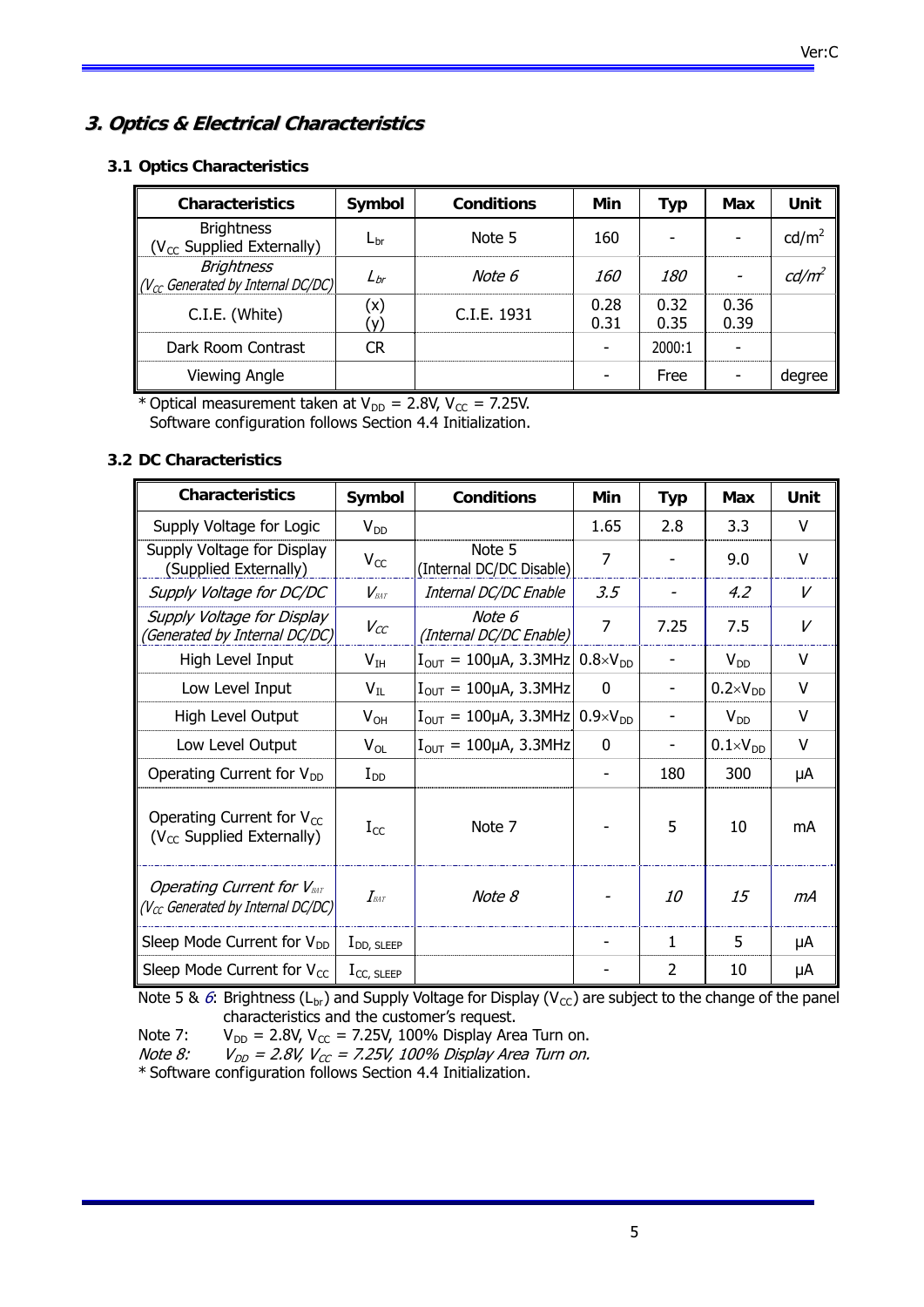# **3.3 AC Characteristics**

| Symbol                | <b>Description</b>                                                                  | Min | Max | Unit |
|-----------------------|-------------------------------------------------------------------------------------|-----|-----|------|
| $t_{\text{cycle}}$    | Clock Cycle Time                                                                    | 2.5 |     | μs   |
| <b><i>LHSTART</i></b> | <b>Start Condition Hold Time</b>                                                    | 0.6 |     | μs   |
| $t_{HD}$              | Data Hold Time (for "SDA $_{\text{OUT}}$ " Pin)                                     | 0   |     |      |
|                       | Data Hold Time (for "SDA <sub>IN</sub> " Pin)                                       | 300 |     | ns   |
| $t_{SD}$              | Data Setup Time                                                                     | 100 |     | ns   |
| <b>t</b> sstart       | <b>Start Condition Setup Time</b><br>(Only relevant for a repeated Start condition) | 0.6 |     | μs   |
| $t_{SSTOP}$           | <b>Stop Condition Setup Time</b>                                                    | 0.6 |     | μs   |
| $t_{\sf R}$           | Rise Time for Data and Clock Pin                                                    |     | 300 | ns   |
| $t_{\text{F}}$        | Fall Time for Data and Clock Pin                                                    |     | 300 | ns   |
| $t_{\text{IDLE}}$     | IIdle Time before a New Transmission can Start                                      | 1.3 |     | μs   |

 $3.3.1$ I<sup>2</sup>C Interface Timing Characteristics:

\*  $(V_{DD} - V_{SS} = 1.65V$  to 3.3V, T<sub>a</sub> = 25°C)

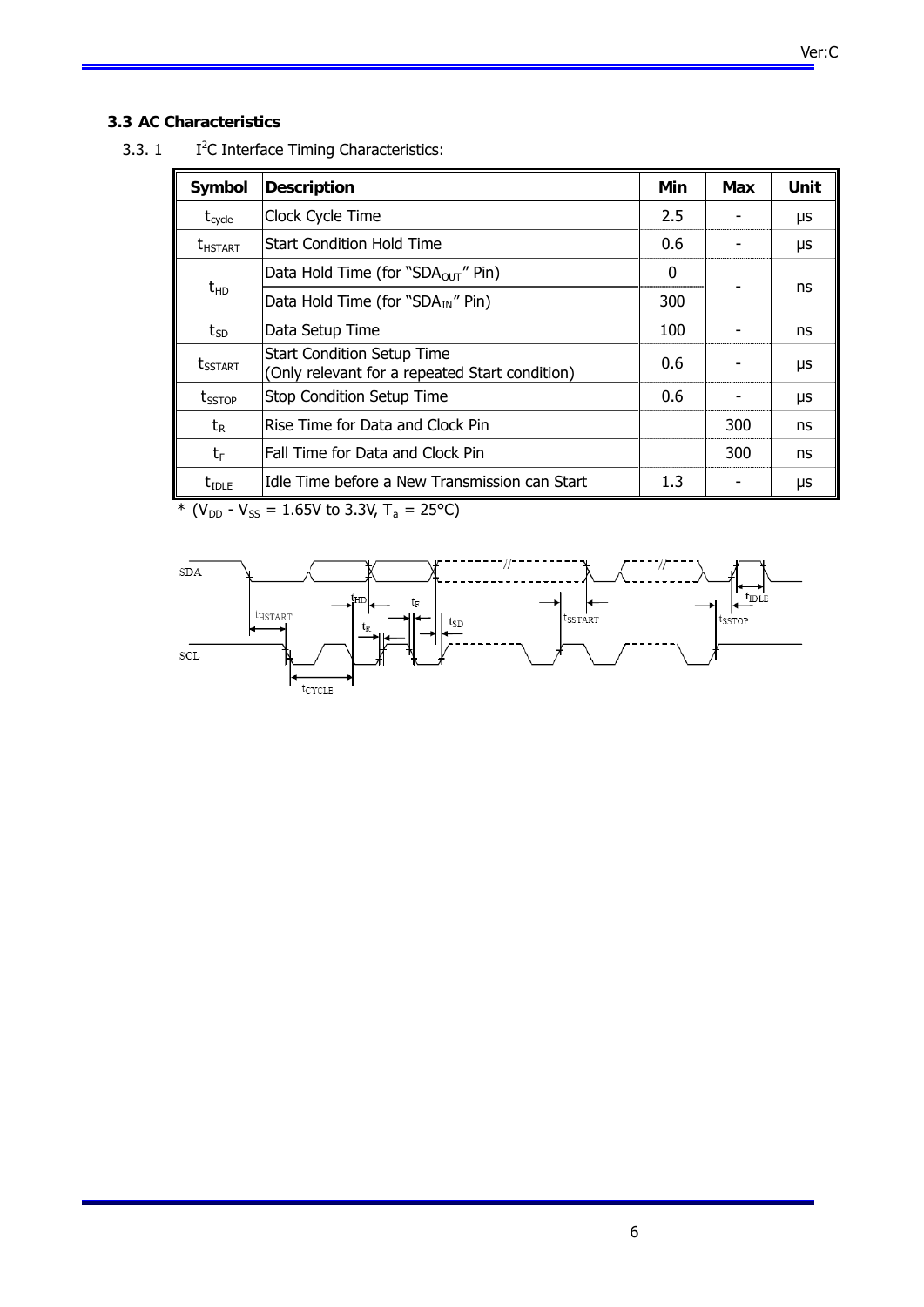

#### 3.3.2 **I2 C Interface with Internal Charge Pump**

#### **Recommended Components:**

|                                   | Recommended components.                                   |
|-----------------------------------|-----------------------------------------------------------|
| $C1$ .                            | $0.1 \mu F / 6.3 V$ , X5R                                 |
| C2:                               | 4.7µF / 6.3V, X5R                                         |
| C3:                               | 2.2µF/ 16V, X7R                                           |
| C4:                               | 4.7µF / 16V, X7R                                          |
| C5:                               | $0.1\,\text{µF}$ / $16\,\text{V}$ , X7R                   |
| $C6, C7$ :                        | 1µF / 16V, X7R                                            |
| R3:                               | $560K\Omega$ , R3 = (Voltage at IREF - VSS) / IREF        |
| R <sub>2</sub> , R <sub>1</sub> : | 47k $\Omega$                                              |
| R <sub>4</sub> , R <sub>5</sub> : | 4. $7k\Omega$                                             |
| Q1:                               | FDN338P                                                   |
| Q2:                               | <b>FDN335N</b>                                            |
| Notes:                            |                                                           |
| VDD:                              | $1.65 \sim 3.3$ V, it should be equal to MPU I/O voltage. |
| VBAT in:                          | $3.5 \times 4.2V$                                         |
|                                   |                                                           |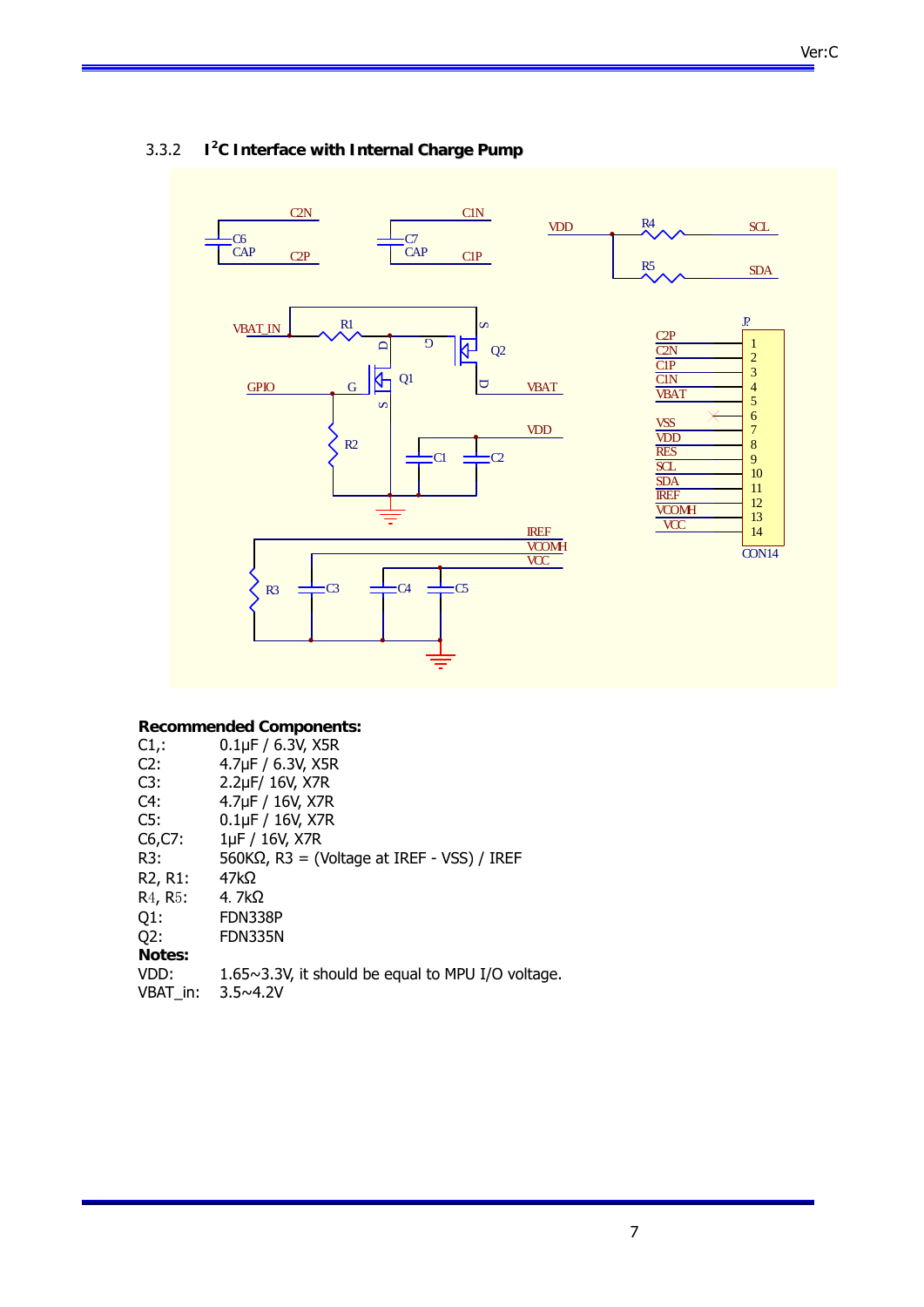#### 3.3.3 **I2 C Interface with External VCC**



#### **Recommended Components:**

| $C1$ .                            | $0.1\,\text{µF}$ / 6.3V, X5R                              |
|-----------------------------------|-----------------------------------------------------------|
| C2:                               | 4.7µF / 6.3V, X5R                                         |
| C3:                               | 2.2µF/ 16V, X7R                                           |
| C4:                               | 4.7µF / 16V, X7R                                          |
| C5:                               | $0.1\,\text{µF}$ / $16\,\text{V}$ , X7R                   |
| R3:                               | $560K\Omega$ , R3 = (Voltage at IREF - VSS) / IREF        |
| R <sub>2</sub> , R <sub>1</sub> : | 47kΩ                                                      |
| R <sub>4</sub> , R <sub>5</sub> : | 4. $7k\Omega$                                             |
| $Q1$ :                            | FDN338P                                                   |
| Q2:                               | FDN335N                                                   |
| Notes:                            |                                                           |
| VDD:                              | $1.65 \sim 3.3$ V, it should be equal to MPU I/O voltage. |
| VCC in:                           | $7 \sim 7.5 V$                                            |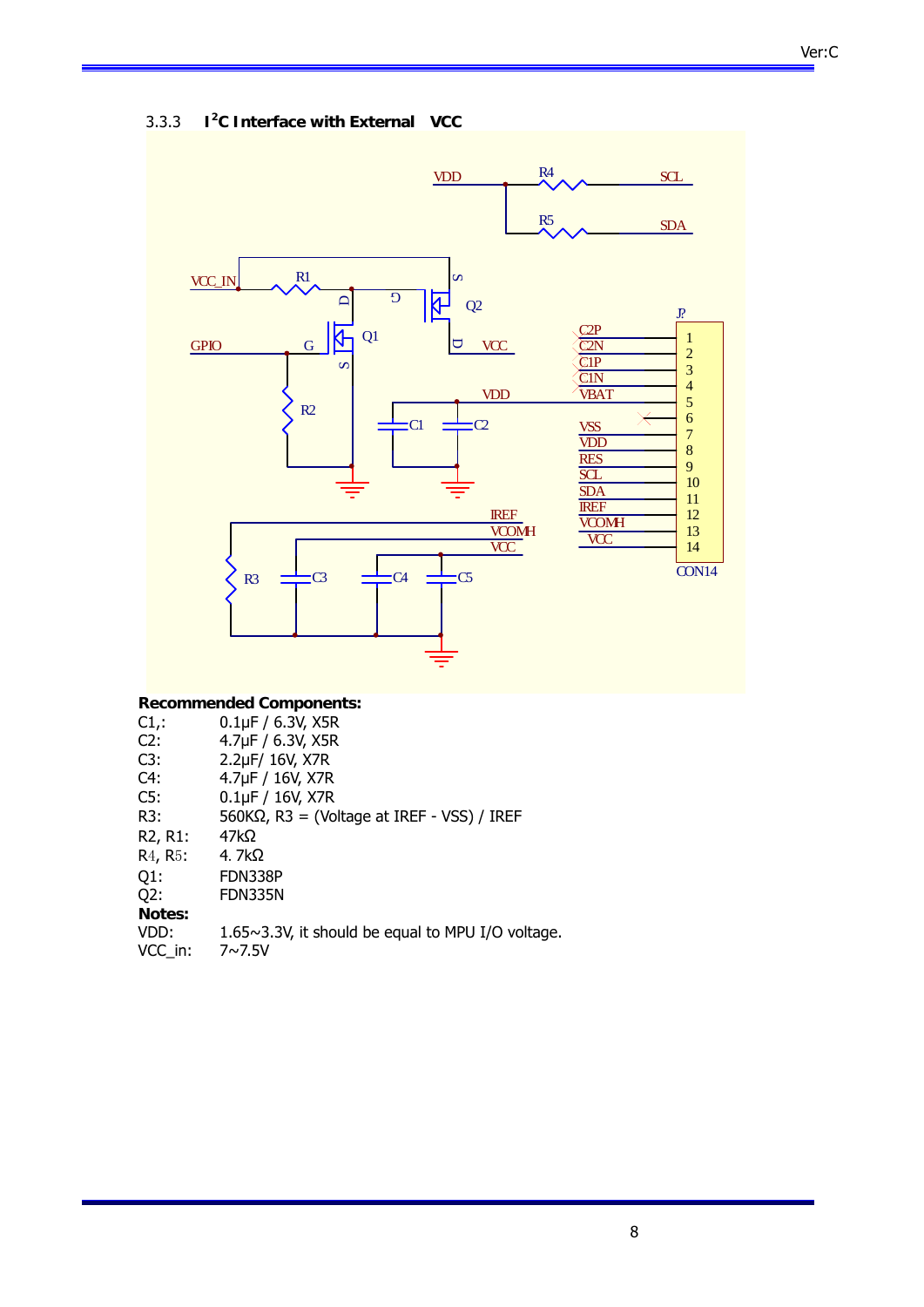# **4.Functional Specification**

#### **4.1 Commands**

Refer to the Technical Manual for the SSD1306

#### **4.2 Power down and Power up Sequence**

To protect OEL panel and extend the panel life time, the driver IC power up/down routine should include a delay period between high voltage and low voltage power sources during turn on/off. It gives the OEL panel enough time to complete the action of charge and discharge before/after the operation.

- 4.2.1 Power up Sequence:
	- 1. Power up  $V_{DD}$
	- 2. Send Display off command
	- 3. Initialization
	- 4. Clear Screen
	- 5. Power up  $V_{\text{c}}/V_{\text{BAT}}$ 6. Delay 100ms
	- (When  $V_{CC}$  is stable)
	- 7. Send Display on command
- 4.2.2 Power down Sequence:
	- 1. Send Display off command
	- 2. Power down  $V_{CC}$  /  $V_{BAT}$ 3. Delay 100ms (When  $V_{CC}$  /  $V_{BAT}$  is reach 0 and panel is completely discharges) 4. Power down  $V_{DD}$



Note 13:

- 1) Since an ESD protection circuit is connected between  $V_{DD}$  and  $V_{CC}$  inside the driver IC,  $V_{CC}$ becomes lower than  $V_{DD}$  whenever  $V_{DD}$  is ON and  $V_{CC}$  is OFF.
- 2)  $V_{CC}$  /  $V_{BAT}$  should be kept float (disable) when it is OFF.
- 3) Power Pins ( $V_{DD}$ ,  $V_{CC}$ ,  $V_{BAT}$ ) can never be pulled to ground under any circumstance.
- 4)  $V_{DD}$  should not be power down before  $V_{CC}$  /  $V_{BAT}$  power down.

#### **4.3 Reset Circuit**

When RES# input is low, the chip is initialized with the following status:

- 1. Display is OFF
- 2.  $128\times64$  Display Mode
- 3. Normal segment and display data column and row address mapping (SEG0 mapped to column address 00h and COM0 mapped to row address 00h)
- 4. Shift register data clear in serial interface
- 5. Display start line is set at display RAM address 0
- 6. Column address counter is set at 0
- 7. Normal scan direction of the COM outputs
- 8. Contrast control register is set at 7Fh
- 9. Normal display mode (Equivalent to A4h command)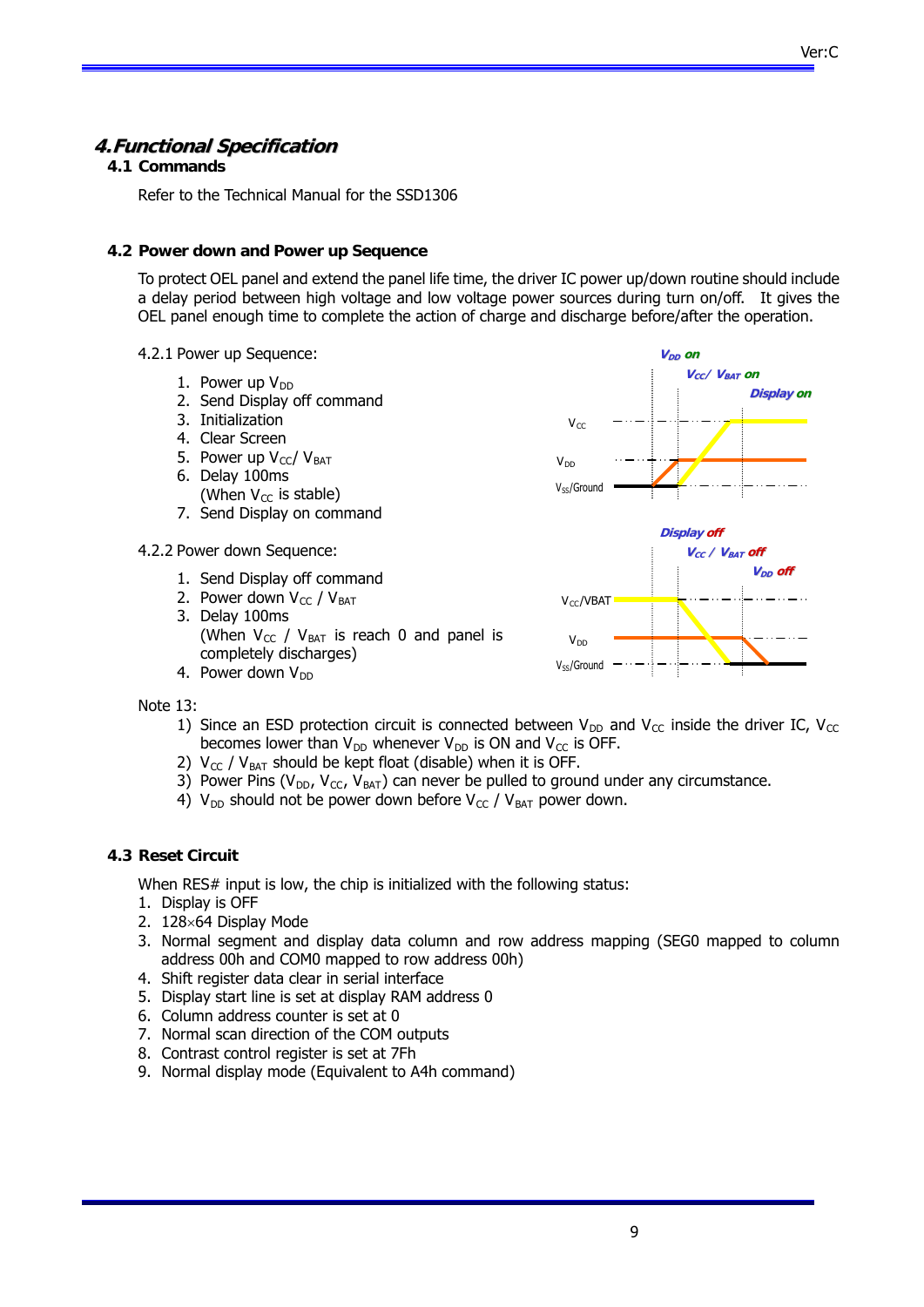#### **4.4 Actual Application Example**

Command usage and explanation of an actual example

#### 4.4.1  $V_{CC}$  Supplied Externally

<Power up Sequence>



If the noise is accidentally occurred at the displaying window during the operation, please reset the display in order to recover the display function.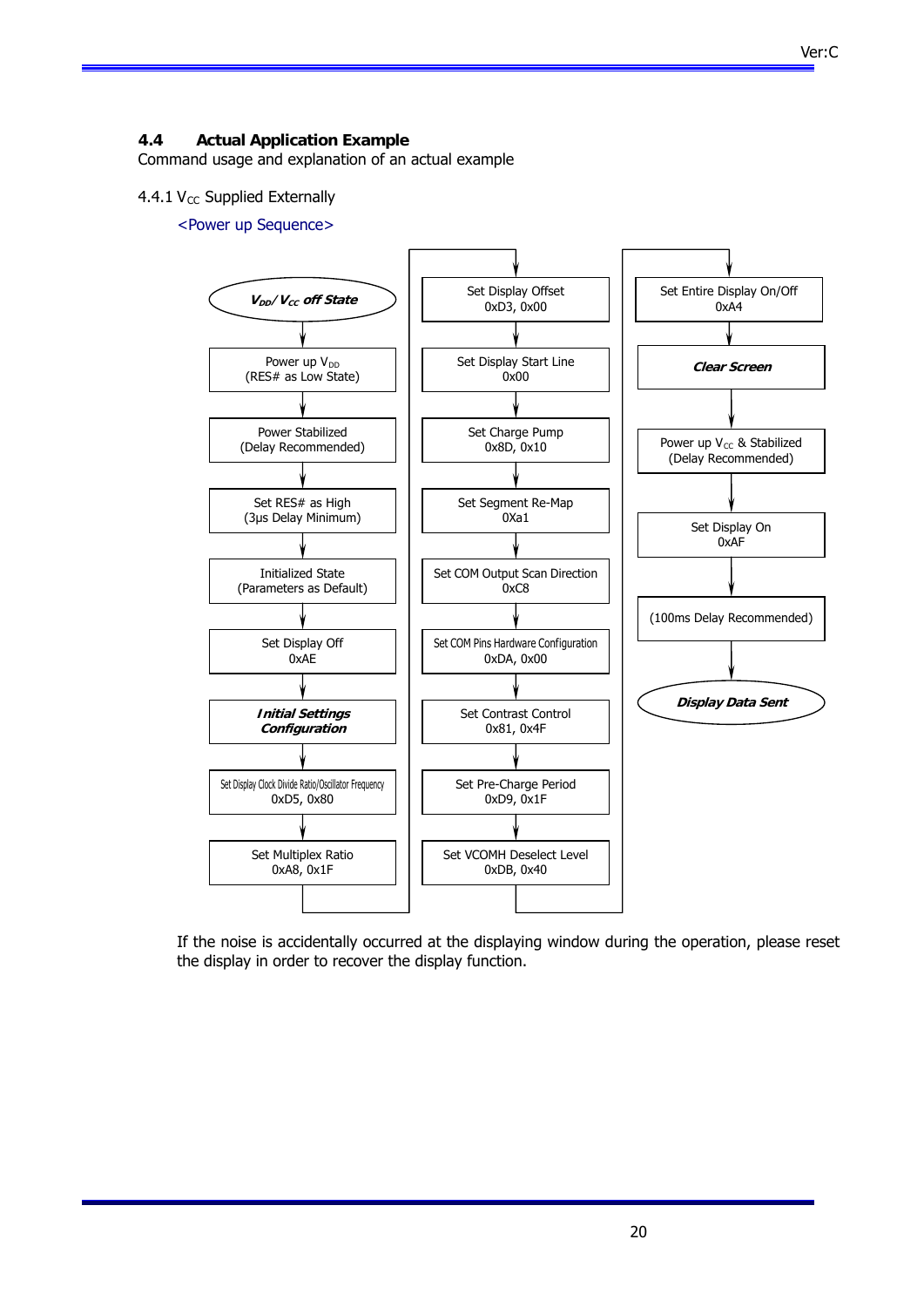#### <Power down Sequence>





#### <Exiting Sleep Mode>



External setting void SSD1306()

{

 RES=0; delay(1000);  $RES=1;$ delay(1000);

| $write_i(0xAE);$                         | /*display off*/                                               |
|------------------------------------------|---------------------------------------------------------------|
| write_i( $0x00$ );<br>write_ $i(0x12)$ ; | /*set lower column address*/<br>/*set higher column address*/ |
| write_ $i(0x00)$ ;                       | /*set display start line*/                                    |
| write_i( $0$ xB $0$ );                   | /*set page address*/                                          |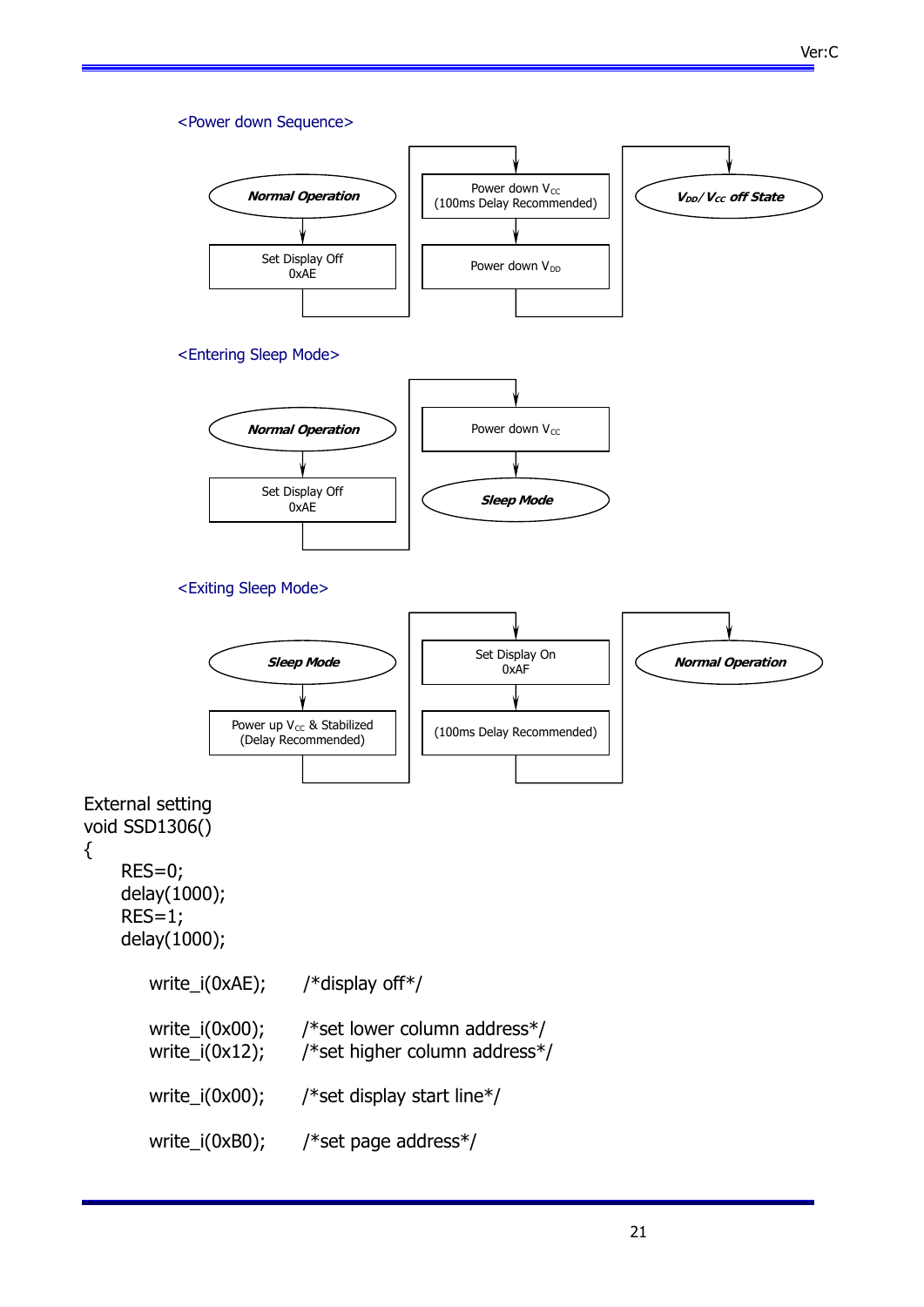# Ver:C

| write_i(0x4f); /*128*/                                                         | write_i(0x81); /*contract control*/                     |
|--------------------------------------------------------------------------------|---------------------------------------------------------|
| write_i(0xA1);                                                                 | /*set segment remap*/                                   |
| write_i(0xA6);                                                                 | /*normal / reverse*/                                    |
| write_i(0x1F);                                                                 | write_i(0xA8); /*multiplex ratio*/<br>/*duty = $1/32*/$ |
| write_i(0xC8);                                                                 | /*Com scan direction*/                                  |
| write_i(0xD3);<br>write_ $i(0x00)$ ;                                           | /*set display offset*/                                  |
| write_ $i(0x80)$ ;                                                             | write_i(0xD5); /*set osc division*/                     |
| write_i(0xD9);<br>write_ $i(0x1f)$ ;                                           | /*set pre-charge period*/                               |
| write_ $i(0x12)$ ;                                                             | write_i(0xDA); /*set COM pins*/                         |
| write_i(0xdb);<br>write_ $i(0x40)$ ;                                           | /*set vcomh*/                                           |
| write_i(0x8d);<br>write_ $i(0x10)$ ;                                           | /*set charge pump enable*/                              |
| write_i(0xAF); /*display ON*/                                                  |                                                         |
| }<br>void write_w(unsigned char dat)                                           |                                                         |
| {<br>unsigned char m,da;<br>unsigned char j;<br>da=dat;<br>$for(j=0;j<8,j++)$  |                                                         |
| {<br>m=da;<br>$SCL=0;$<br>m=m&0x80;<br>$if(m = 0x80)$<br>{<br>$SDA=1;$<br>else |                                                         |
| {                                                                              |                                                         |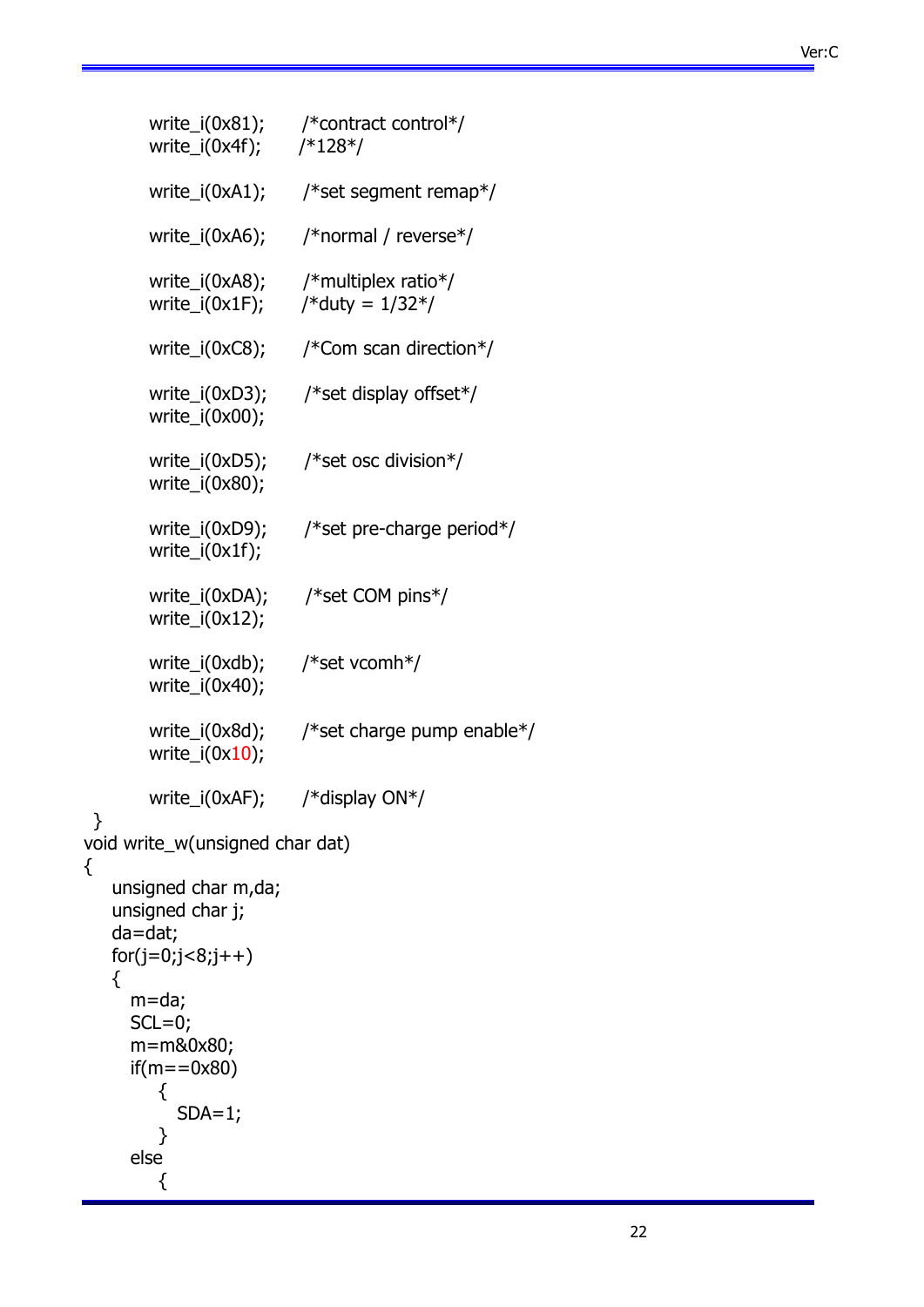```
SDA=0; } 
     da=da < 1;SCL=1; } 
    SCL=0;SCL=1;} 
void write_i(unsigned char ins) 
{ start(); 
    write_w(0x78); 
    write_w(0x00); 
    write_w(ins); 
    stop(); 
} 
void write_d(unsigned char dat) 
{ 
    start(); 
    write_w(0x78); 
   write_w(0x40);
    write_w(dat); 
    stop(); 
} 
  void start() 
{ 
  SCL=1;SDA=1; SDA=0; 
  SCL=0;} 
void stop() 
{ 
  SCL=0; SDA=0; 
  SDA=1;SCL=1;} 
void delay(unsigned int t) 
{ 
      while(t>0) 
         { 
            t--; 
         } 
}
```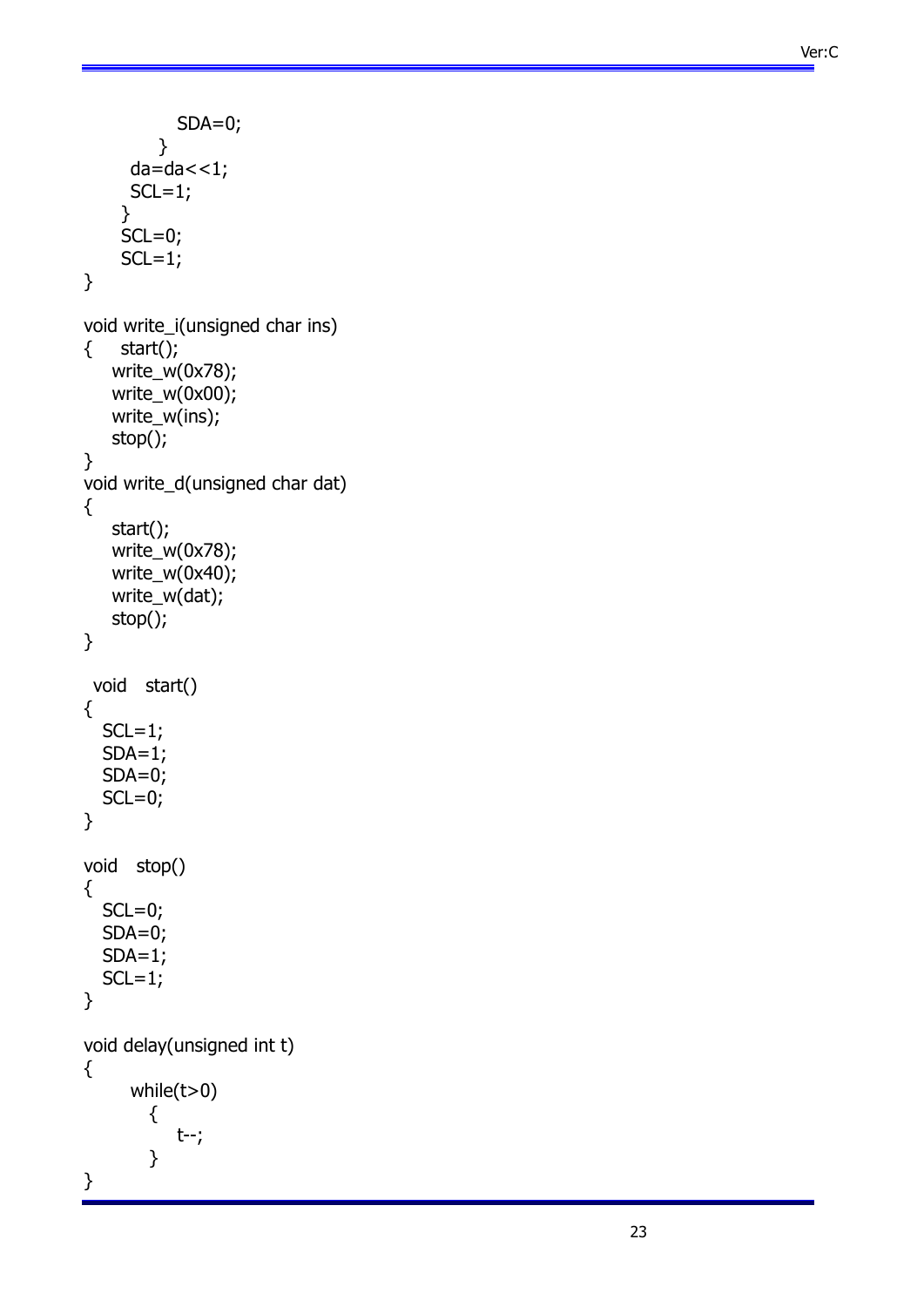4.4.2  $V_{CC}$  Generated by Internal DC/DC Circuit

#### <Power up Sequence>



If the noise is accidentally occurred at the displaying window during the operation, please reset the display in order to recover the display function.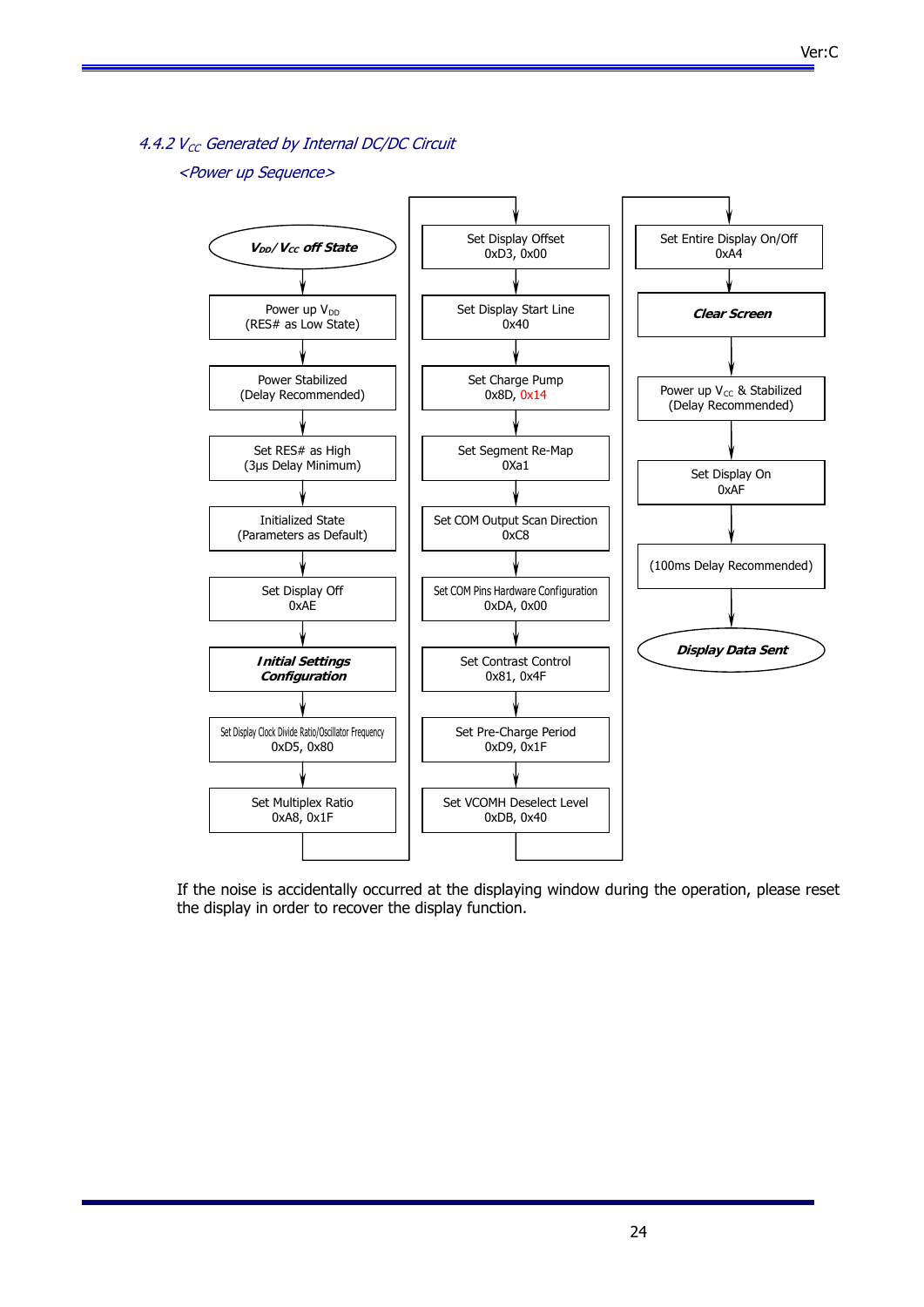#### <Power down Sequence>





<Exiting Sleep Mode>



Internal setting (Charge pump) void SSD1306()

```
{
```
 RES=0; delay(1000);  $RES=1;$  delay(1000); write\_i(0xAE); /\*display off\*/ write\_i(0x00); /\*set lower column address\*/ write\_i(0x12); /\*set higher column address\*/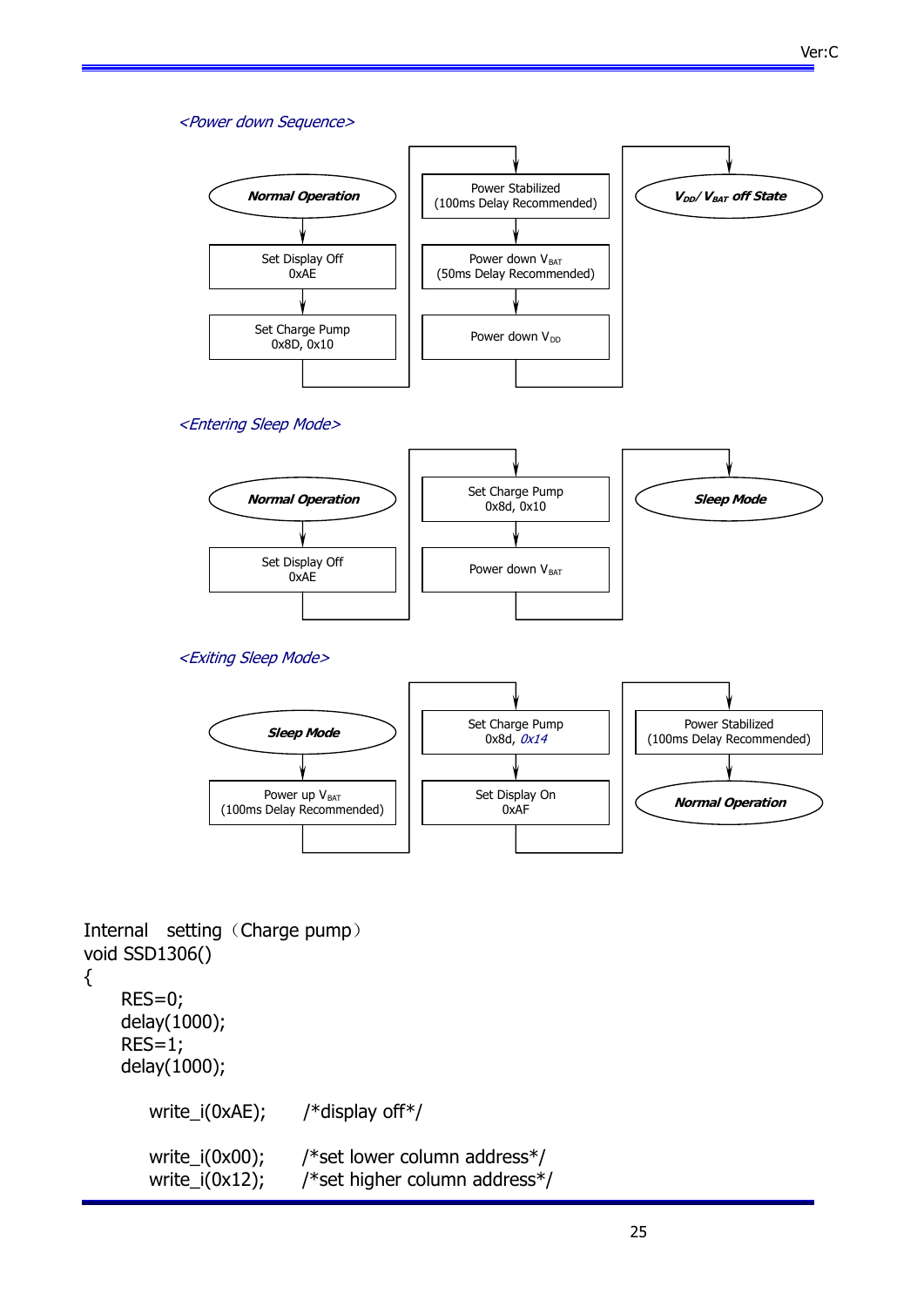Ver:C

|        | write_i(0x00);                                                           | /*set display start line*/                                             |
|--------|--------------------------------------------------------------------------|------------------------------------------------------------------------|
|        | write_i(0xB0);                                                           | /*set page address*/                                                   |
|        |                                                                          | write_i(0x81); /*contract control*/<br>write_i(0x4f); /*128*/          |
|        | write_i(0xA1);                                                           | /*set segment remap*/                                                  |
|        | write_i(0xA6);                                                           | /*normal / reverse*/                                                   |
|        |                                                                          | write_i(0xA8); /*multiplex ratio*/<br>write_i(0x1F); /*duty = $1/32*/$ |
|        | write_i(0xC8);                                                           | /*Com scan direction*/                                                 |
|        | write_ $i(0x00)$ ;                                                       | write_i(0xD3); /*set display offset*/                                  |
|        | write_ $i(0x80)$ ;                                                       | write_i(0xD5); /*set osc division*/                                    |
|        | write_ $i(0x1f)$ ;                                                       | write_i(0xD9); /*set pre-charge period*/                               |
|        | write_ $i(0x12)$ ;                                                       | write_i(0xDA); /*set COM pins*/                                        |
|        | write_i(0xdb); /*set vcomh*/<br>write_ $i(0x40)$ ;                       |                                                                        |
|        | write_i(0x8d);<br>write_ $i(0x14)$ ;                                     | /*set charge pump enable*/                                             |
|        | write_i(0xAF); /*display $ON*/$                                          |                                                                        |
| }      | void write_w(unsigned char dat)                                          |                                                                        |
| {<br>₹ | unsigned char m,da;<br>unsigned char j;<br>da=dat;<br>$for(j=0,j<8,j++)$ |                                                                        |
|        | $m = da;$<br>$SCL=0;$<br>m=m&0x80;<br>$if(m = 0x80)$                     |                                                                        |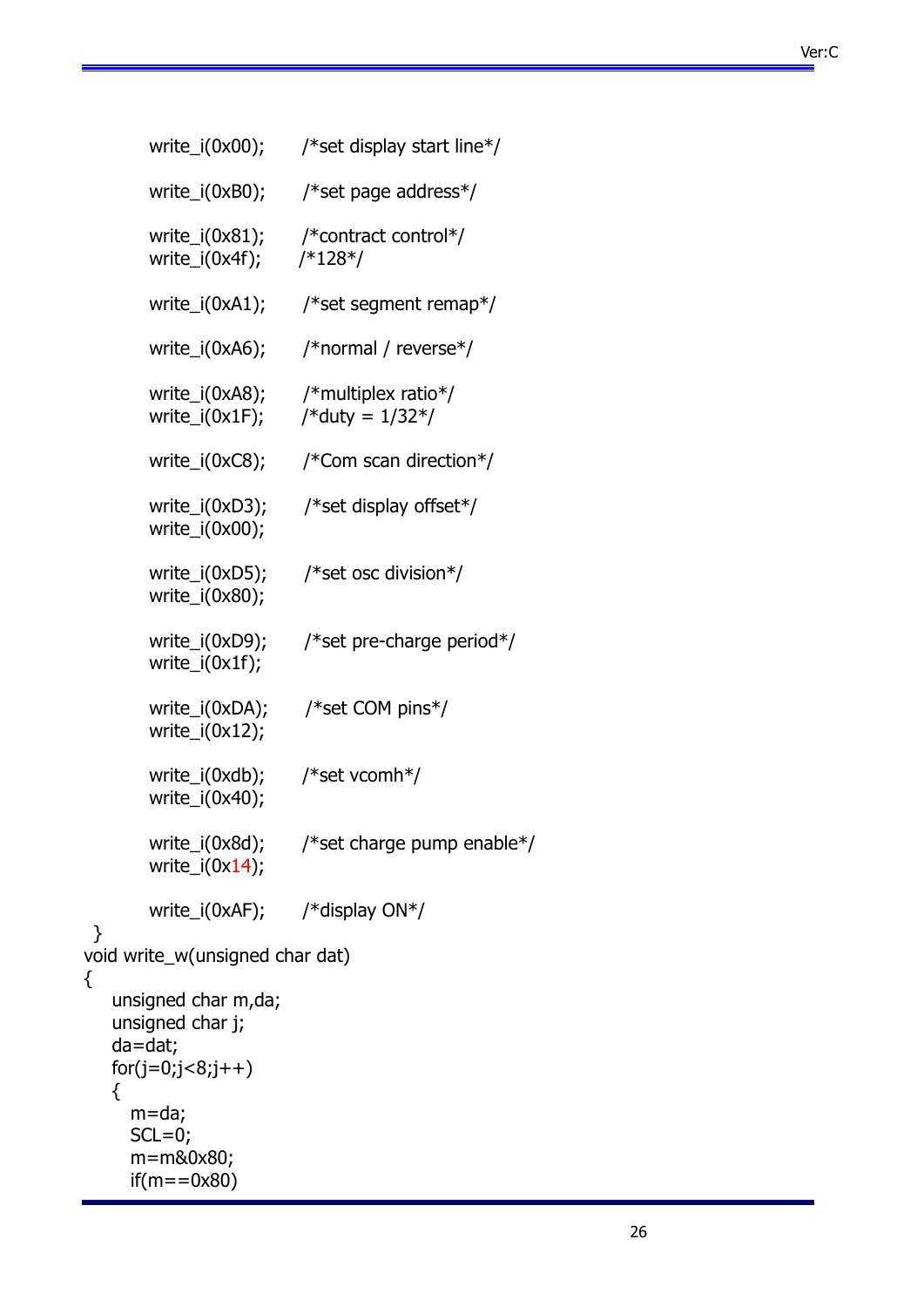```
 { 
            SDA=1;
          } 
      else 
          { 
            SDA=0; } 
     da=da < 1;SCL=1; } 
    SCL=0;
    SCL=1;} 
void write_i(unsigned char ins) 
{ 
    start(); 
   write_w(0x78);
    write_w(0x00); 
    write_w(ins); 
    stop(); 
} 
void write_d(unsigned char dat) 
{ 
    start(); 
    write_w(0x78); 
    write_w(0x40); 
    write_w(dat); 
    stop(); 
} 
  void start() 
{ 
  SCL=1;SDA=1; SDA=0; 
  SCL=0;} 
void stop() 
{ 
  SCL=0; SDA=0; 
  SDA=1;
  SCL=1;}
```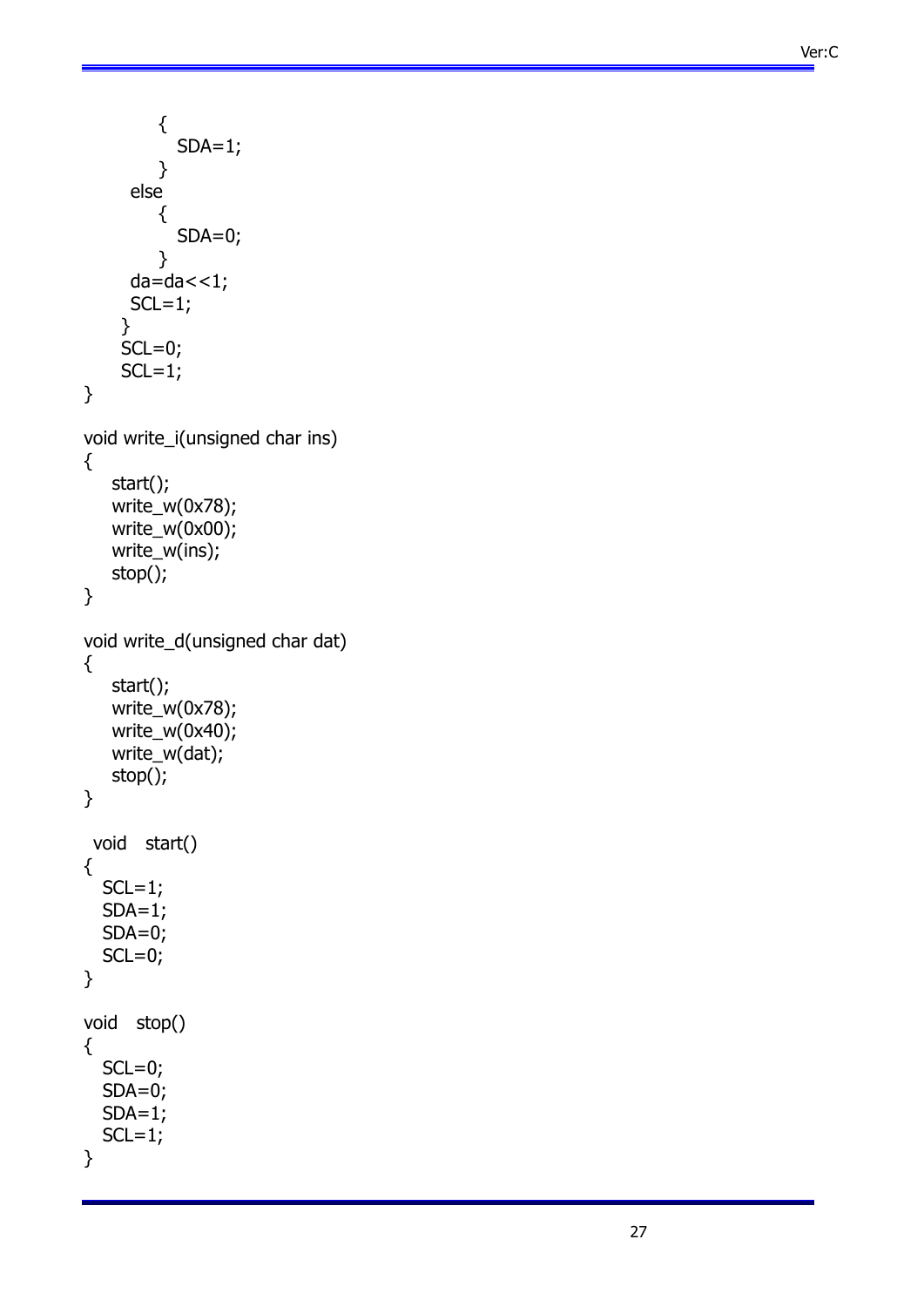```
 Ver:C
```

```
void delay(unsigned int t) 
{
 while(t>0) 
 { 
           t--; 
        } 
}
```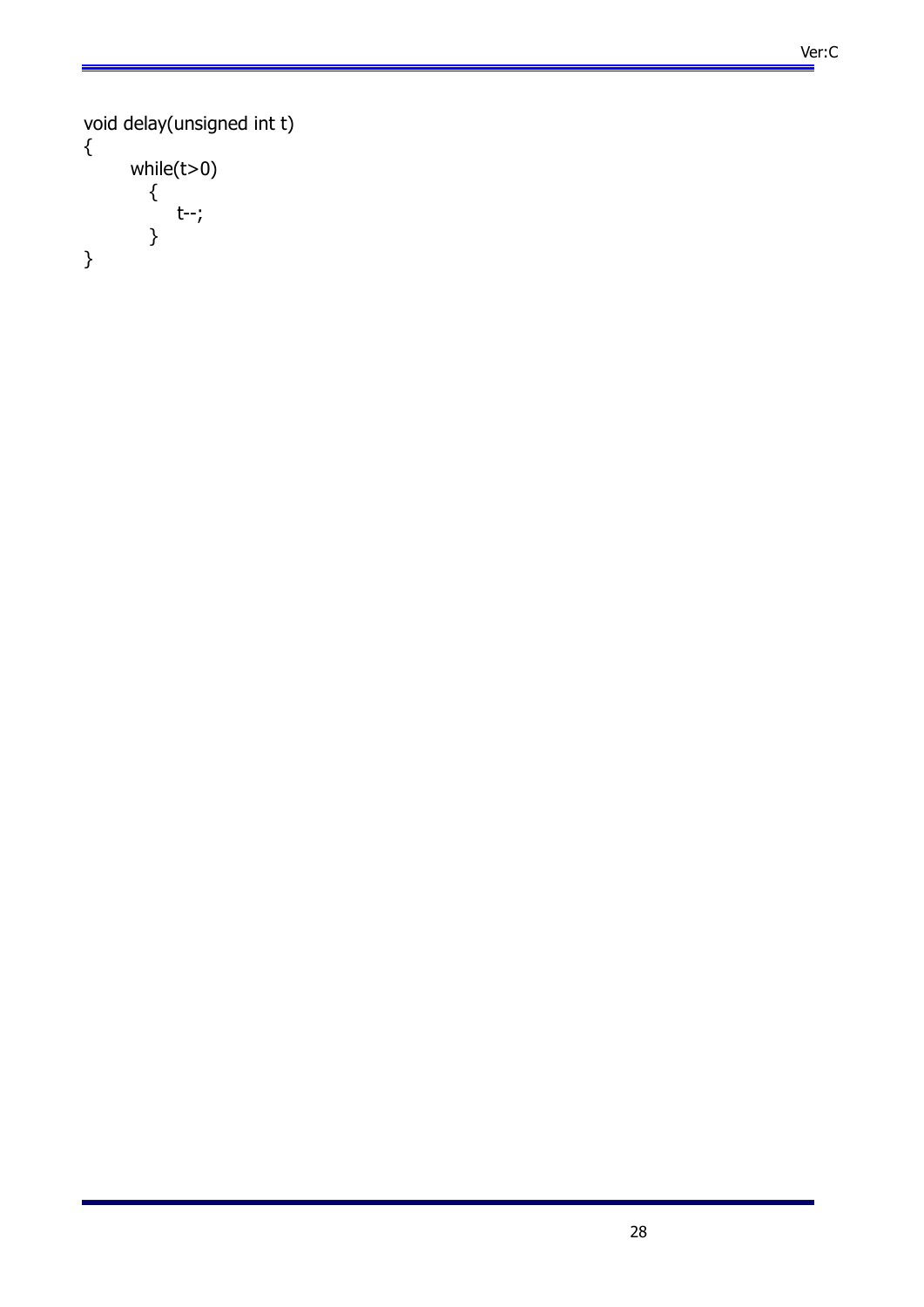# **5. Reliability**

**5.1 Contents of Reliability Tests** 

| <b>Item</b>                         | <b>Conditions</b>                                                            | Criteria        |
|-------------------------------------|------------------------------------------------------------------------------|-----------------|
| High Temperature Operation          | 70°C, 240 hrs                                                                |                 |
| Low Temperature Operation           | -40 $\degree$ C, 240 hrs                                                     |                 |
| High Temperature Storage            | 85°C, 240 hrs                                                                | The operational |
| Low Temperature Storage             | $-40^{\circ}$ C, 240 hrs                                                     | functions work. |
| High Temperature/Humidity Operation | 60°C, 90% RH, 120 hrs                                                        |                 |
| Thermal Shock                       | -40 $\degree$ C $\Leftrightarrow$ 85 $\degree$ C, 24 cycles<br>60 mins dwell |                 |

\* The samples used for the above tests do not include polarizer.

\* No moisture condensation is observed during tests.

#### **5.2 Failure Check Standard**

After the completion of the described reliability test, the samples were left at room temperature for 2 hrs prior to conducting the failure test at  $23\pm5^{\circ}$ C;  $55\pm15\%$  RH.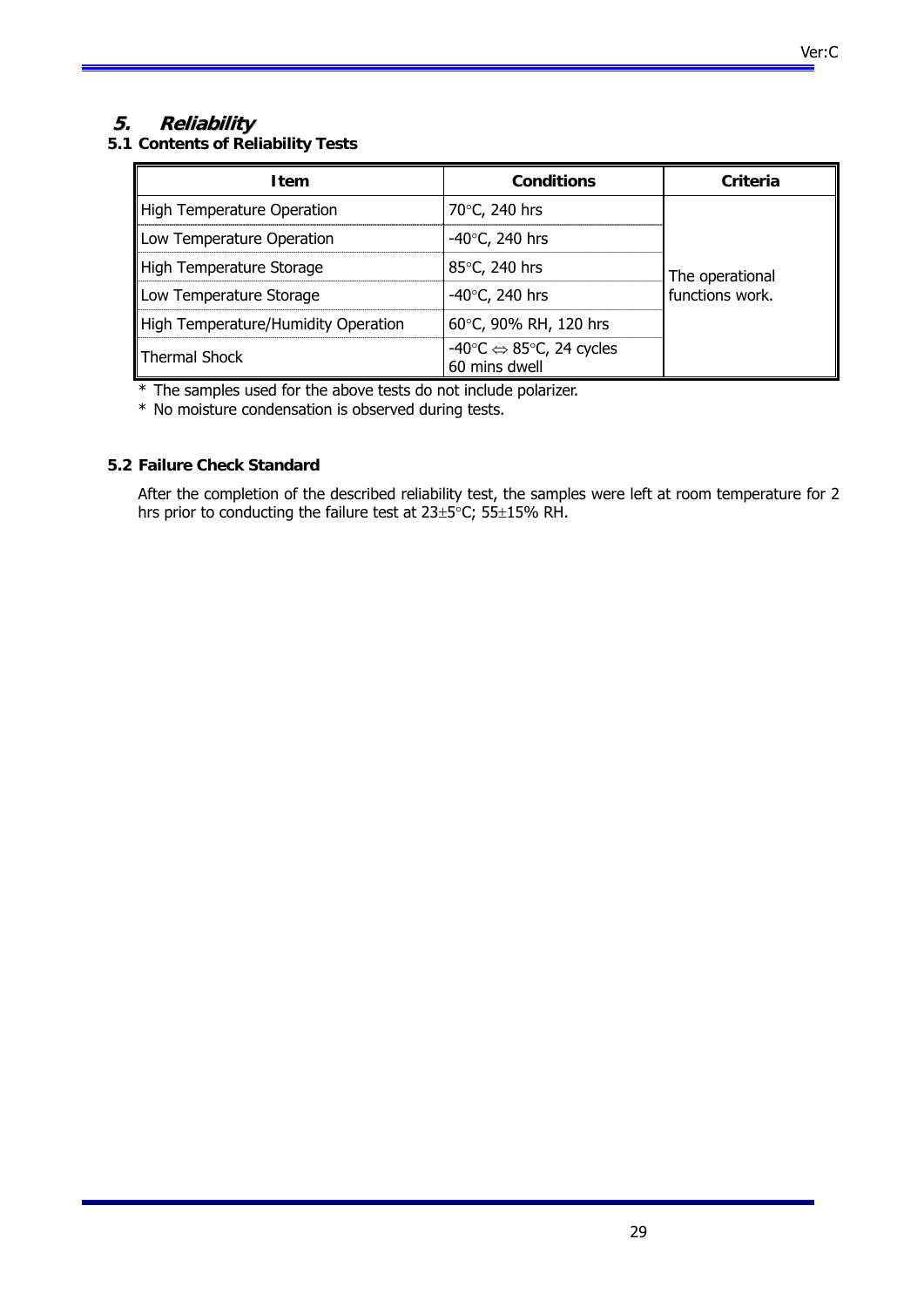# **6. Outgoing Quality Control Specifications**

#### **6.1 Environment Required**

Customer's test & measurement are required to be conducted under the following conditions: Temperature:  $23 \pm 5^{\circ}$ C Humidity:  $55 \pm 15%$  RH Fluorescent Lamp:  $55 \pm 15%$  RH Fluorescent Lamp: Distance between the Panel & Lamp:  $\geq$  50cm Distance between the Panel & Eyes of the Inspector: ≥ 30cm Finger glove (or finger cover) must be worn by the inspector. Inspection table or jig must be anti-electrostatic.

#### **6.2 Sampling Plan**

Level II, Normal Inspection, Single Sampling, MIL-STD-105E

#### **6.3 Criteria & Acceptable Quality Level**

| Partition | AOL  | <b>Definition</b>                       |
|-----------|------|-----------------------------------------|
| Major     | 0.65 | Defects in Pattern Check (Display On)   |
| Minor     | 1.0  | Defects in Cosmetic Check (Display Off) |

6.3.1 Cosmetic Check (Display Off) in Non-Active Area

| <b>Check Item</b>      | Classification | <b>Criteria</b>                                                              |
|------------------------|----------------|------------------------------------------------------------------------------|
| Panel General Chipping | Minor          | $X > 6$ mm (Along with Edge)<br>$Y > 1$ mm (Perpendicular to edge)<br>Y<br>X |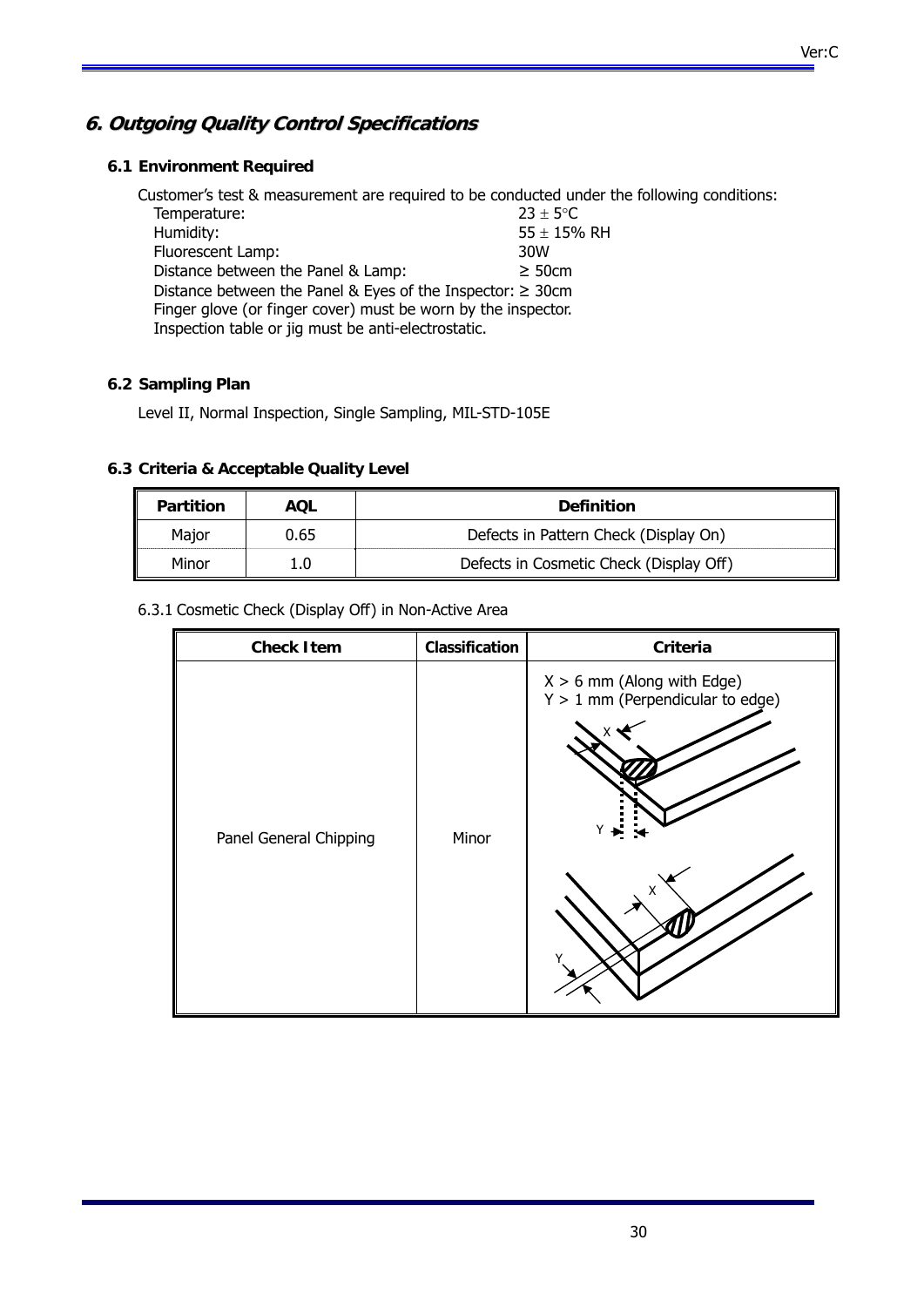6.3.1 Cosmetic Check (Display Off) in Non-Active Area (Continued)

| Classification<br><b>Check Item</b>                              |            | <b>Criteria</b>                       |  |
|------------------------------------------------------------------|------------|---------------------------------------|--|
| Panel Crack                                                      | Minor      | Any crack is not allowable.           |  |
| Copper Exposed<br>(Even Pin or Film)                             | Minor      | Not Allowable by Naked Eye Inspection |  |
| Film or Trace Damage                                             | Minor      |                                       |  |
| <b>Terminal Lead Prober Mark</b>                                 | Acceptable |                                       |  |
| Glue or Contamination on Pin<br>(Couldn't Be Removed by Alcohol) | Minor      |                                       |  |
| Ink Marking on Back Side of panel<br>(Exclude on Film)           | Acceptable | Ignore for Any                        |  |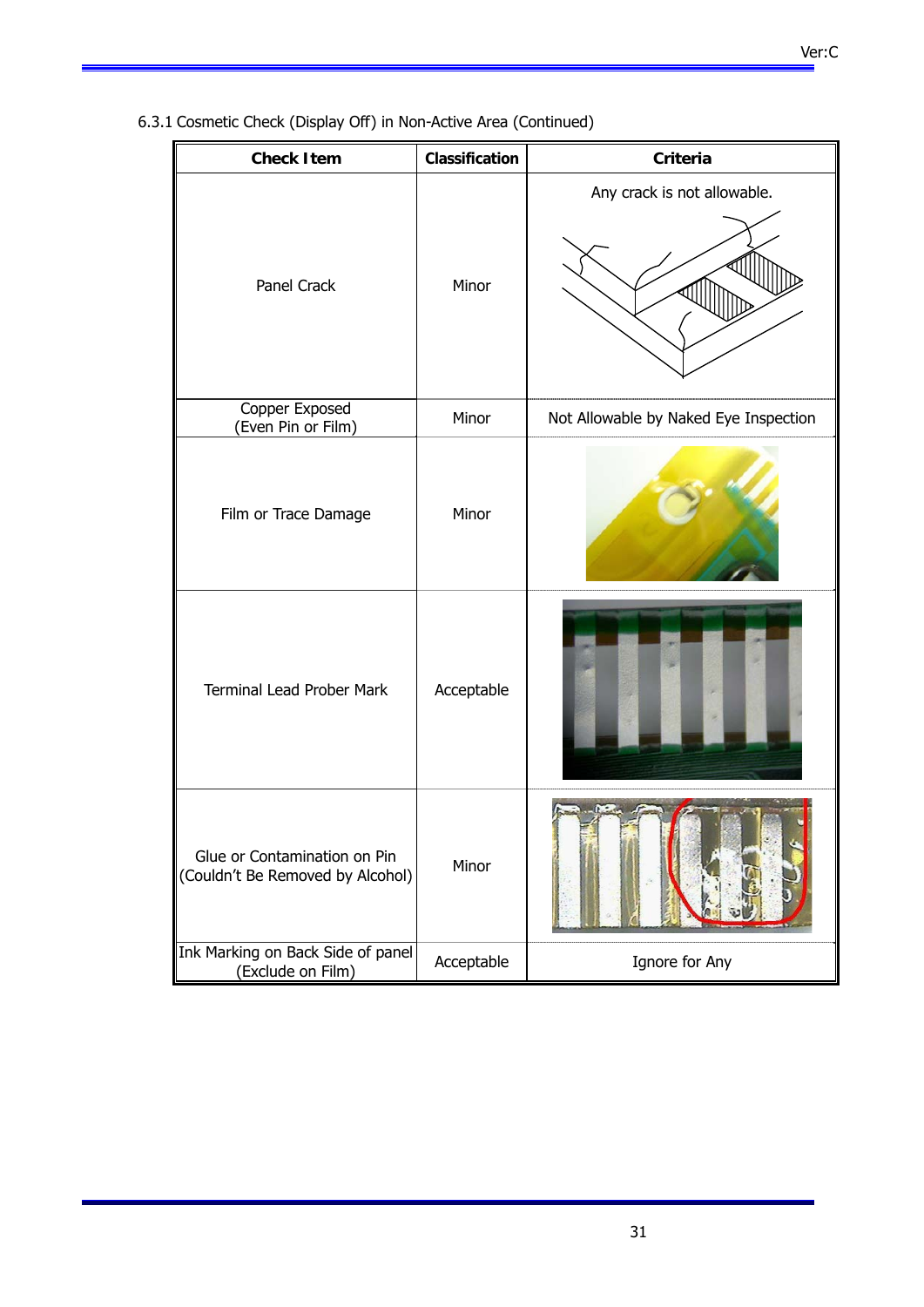6.3.2 Cosmetic Check (Display Off) in Active Area

| <b>Check Item</b>                                                | Classification | Criteria                                                                                      |
|------------------------------------------------------------------|----------------|-----------------------------------------------------------------------------------------------|
| Any Dirt & Scratch on Polarizer's<br>Protective Film             | Acceptable     | Ignore for not Affect the Polarizer                                                           |
| Scratches, Fiber, Line-Shape Defect<br>(On Polarizer)            | Minor          | $W \leq 0.1$<br>Ignore<br>W > 0.1<br>$L \leq 2$<br>$n \leq 1$<br>L > 2<br>$n = 0$             |
| Dirt, Black Spot, Foreign Material,<br>(On Polarizer)            | Minor          | $\Phi \leq 0.1$<br>Ignore<br>$n \leq 1$<br>$0.1 < \Phi \leq 0.25$<br>$0.25 < \Phi$<br>$n = 0$ |
| Dent, Bubbles, White spot<br>(Any Transparent Spot on Polarizer) | Minor          | $\Phi \leq 0.5$<br>$\rightarrow$ Ignore if no Influence on Display<br>$0.5 < \Phi$<br>$n = 0$ |
| Fingerprint, Flow Mark<br>(On Polarizer)                         | Minor          | Not Allowable                                                                                 |

It is recommended to execute in clear room environment (class 10k) if actual in necessary.

\* Protective film should not be tear off when cosmetic check.

\*\* Definition of W & L & Φ (Unit: mm): Φ = (a + b) / 2



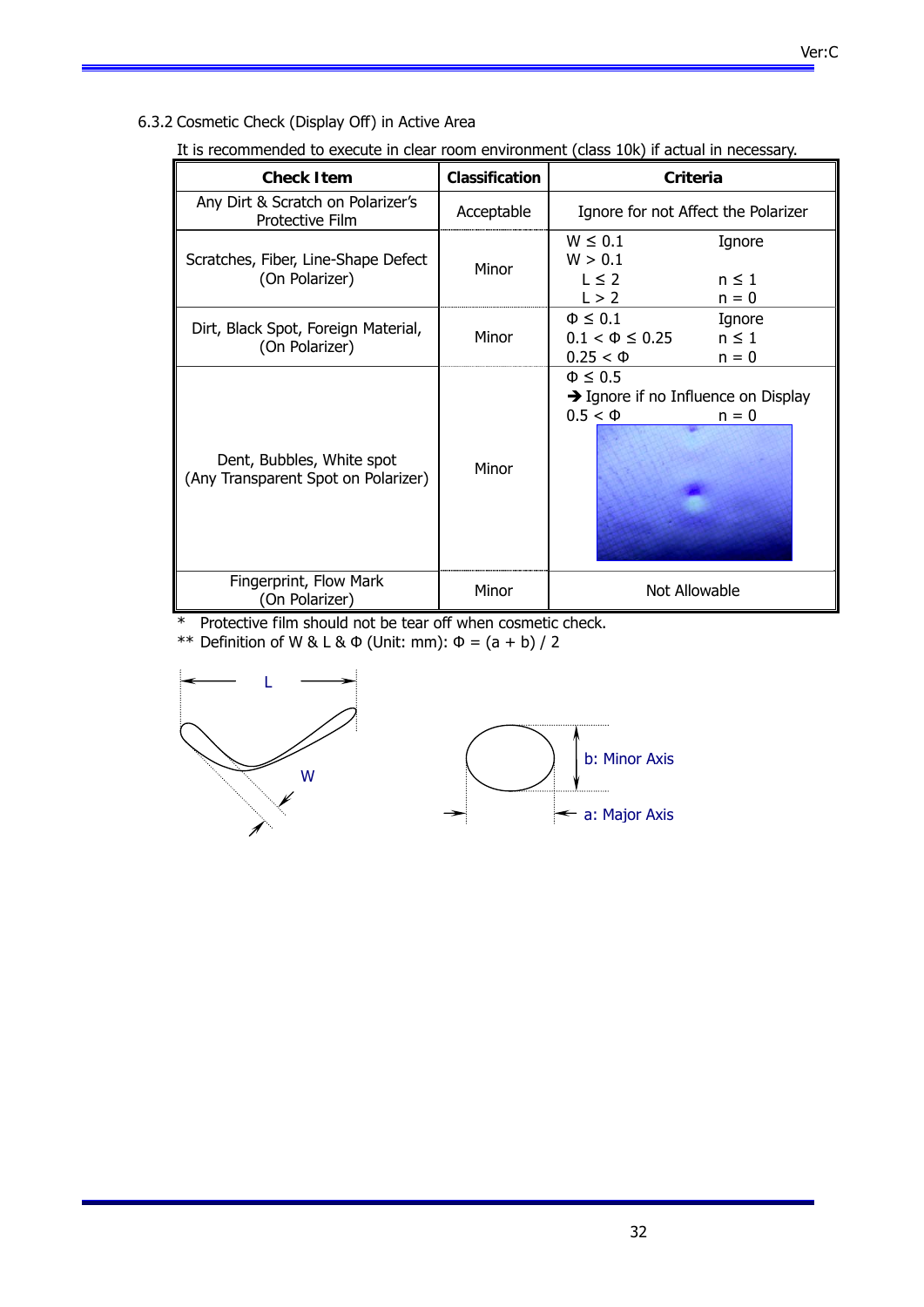6.3.3 Pattern Check (Display On) in Active Area

| <b>Check Item</b> | Classification | Criteria                                  |  |
|-------------------|----------------|-------------------------------------------|--|
| No Display        | Major          |                                           |  |
| Missing Line      | Major          |                                           |  |
| Pixel Short       | Major          |                                           |  |
| Darker Pixel      | Major          | <b><i><u>A</u></i></b> = 1 A <sup>0</sup> |  |
| Wrong Display     | Major          |                                           |  |
| Un-uniform        | Major          |                                           |  |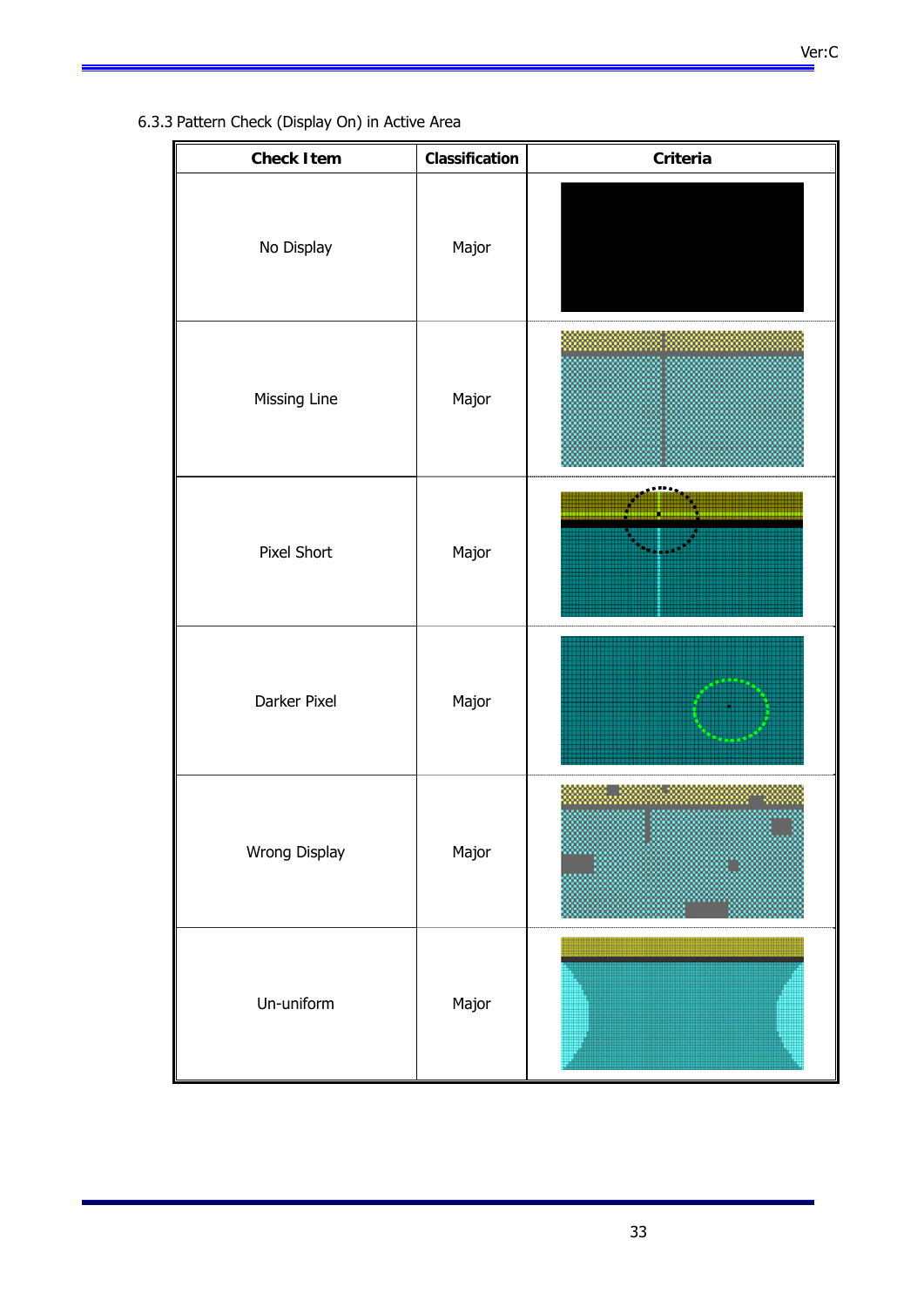# **7. Package Specifications**



| Item                 |     | Quantity |                                          |  |
|----------------------|-----|----------|------------------------------------------|--|
| <b>Module</b>        |     | 810      | per Primary Box                          |  |
| <b>Holding Trays</b> | (A) | 15       | per Primary Box                          |  |
| <b>Total Trays</b>   | (B) | 16       | per Primary Box (Including 1 Empty Tray) |  |
| <b>Primary Box</b>   | (C) | $1 - 4$  | per Carton (4 as Major / Maximum)        |  |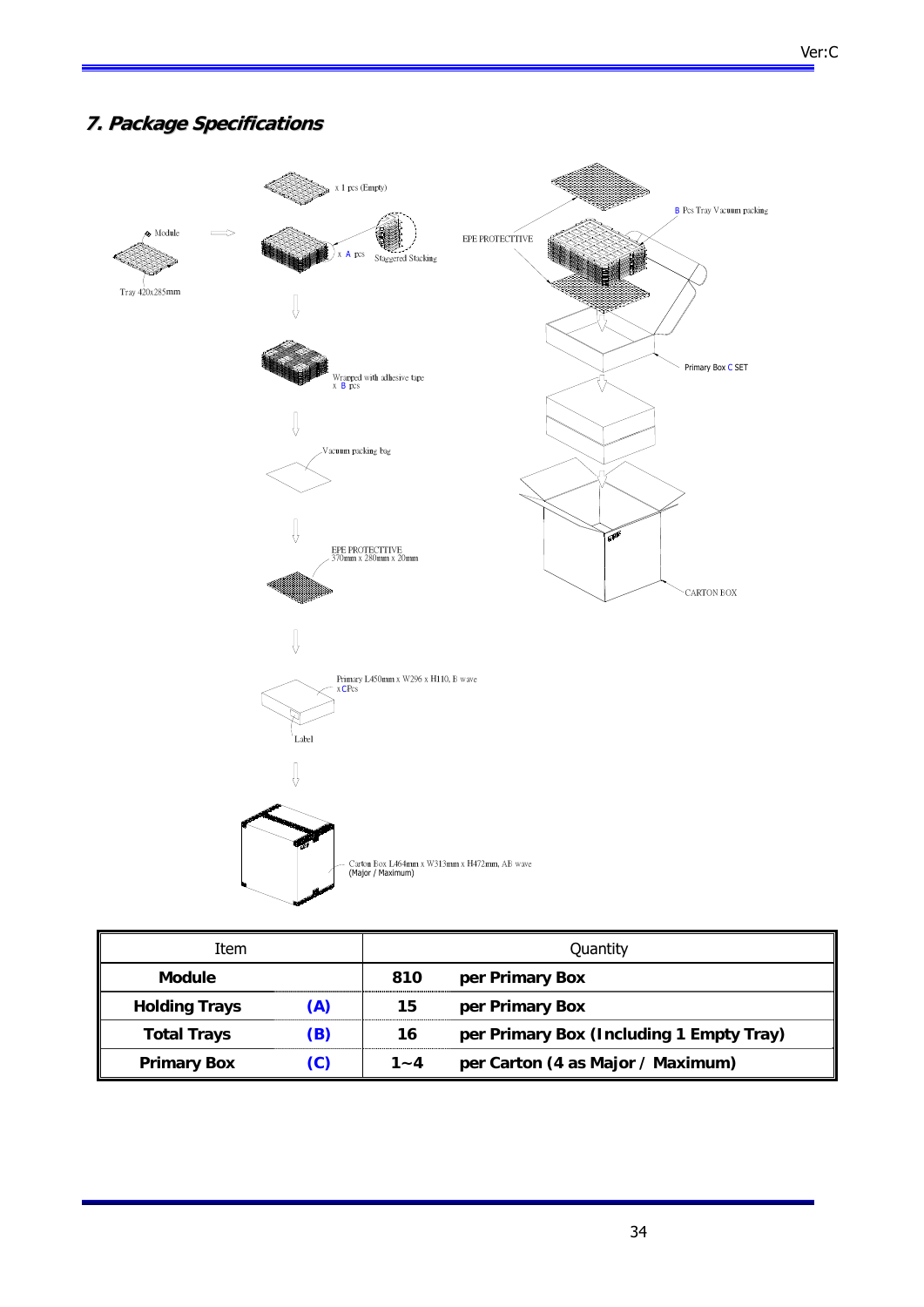# **8. Precautions When Using These OEL Display Modules**

#### **8.1 Handling Precautions**

- 1) Since the display panel is being made of glass, do not apply mechanical impacts such us dropping from a high position.
- 2) If the display panel is broken by some accident and the internal organic substance leaks out, be careful not to inhale nor lick the organic substance.
- 3) If pressure is applied to the display surface or its neighborhood of the OEL display module, the cell structure may be damaged and be careful not to apply pressure to these sections.
- 4) The polarizer covering the surface of the OEL display module is soft and easily scratched. Please be careful when handling the OEL display module.
- 5) When the surface of the polarizer of the OEL display module has soil, clean the surface. It takes advantage of by using following adhesion tape.

\* Scotch Mending Tape No. 810 or an equivalent

Never try to breathe upon the soiled surface nor wipe the surface using cloth containing solvent such as ethyl alcohol, since the surface of the polarizer will become cloudy.

Also, pay attention that the following liquid and solvent may spoil the polarizer:

- \* Water
- \* Ketone
- \* Aromatic Solvents
- 6) Hold OEL display module very carefully when placing OEL display module into the system housing. Do not apply excessive stress or pressure to OEL display module. And, do not over bend the film with electrode pattern layouts. These stresses will influence the display performance. Also, secure sufficient rigidity for the outer cases.



- 7) Do not apply stress to the driver IC and the surrounding molded sections.
- 8) Do not disassemble nor modify the OEL display module.
- 9) Do not apply input signals while the logic power is off.
- 10) Pay sufficient attention to the working environments when handing OEL display modules to prevent occurrence of element breakage accidents by static electricity.
	- \* Be sure to make human body grounding when handling OEL display modules.
	- \* Be sure to ground tools to use or assembly such as soldering irons.
	- \* To suppress generation of static electricity, avoid carrying out assembly work under dry environments.
	- \* Protective film is being applied to the surface of the display panel of the OEL display module. Be careful since static electricity may be generated when exfoliating the protective film.
- 11) Protection film is being applied to the surface of the display panel and removes the protection film before assembling it. At this time, if the OEL display module has been stored for a long period of time, residue adhesive material of the protection film may remain on the surface of the display panel after removed of the film. In such case, remove the residue material by the method introduced in the above Section 5).
- 12) If electric current is applied when the OEL display module is being dewed or when it is placed under high humidity environments, the electrodes may be corroded and be careful to avoid the above.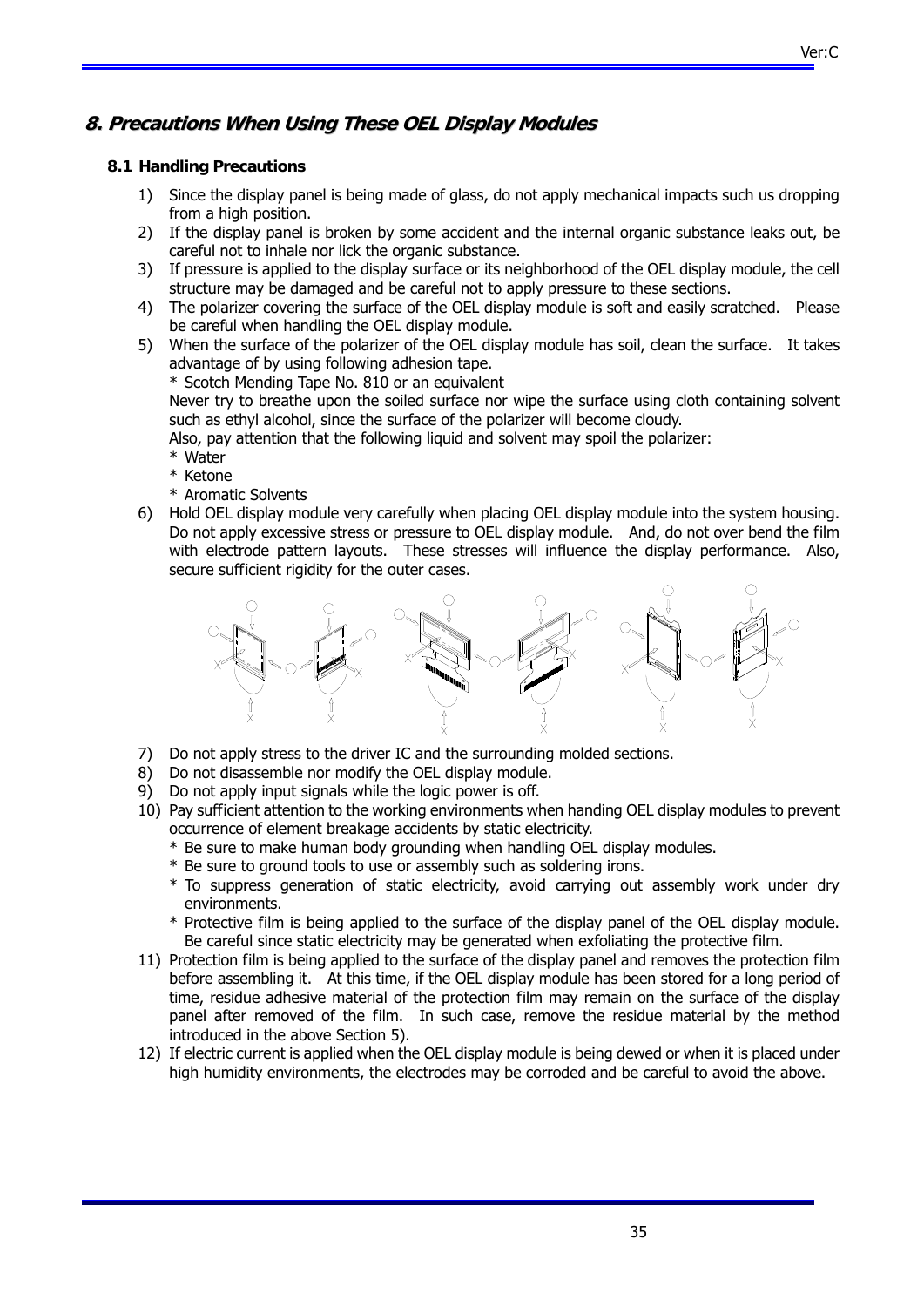Ver:C

# **8.2 Storage Precautions**

- 1) When storing OEL display modules, put them in static electricity preventive bags avoiding exposure to direct sun light nor to lights of fluorescent lamps. and, also, avoiding high temperature and high humidity environment or low temperature (less than  $0^{\circ}$ C) environments. (We recommend you to store these modules in the packaged state when they were shipped from technology Inc.) At that time, be careful not to let water drops adhere to the packages or bags nor let dewing occur with them.
- 2) If electric current is applied when water drops are adhering to the surface of the OEL display module, when the OEL display module is being dewed or when it is placed under high humidity environments, the electrodes may be corroded and be careful about the above.

# **8.3 Designing Precautions**

- 1) The absolute maximum ratings are the ratings which cannot be exceeded for OEL display module, and if these values are exceeded, panel damage may be happen.
- 2) To prevent occurrence of malfunctioning by noise, pay attention to satisfy the V<sub>IL</sub> and V<sub>IH</sub> specifications and, at the same time, to make the signal line cable as short as possible.
- 3) We recommend you to install excess current preventive unit (fuses, etc.) to the power circuit ( $V_{\text{DD}}$ ). (Recommend value: 0.5A)
- 4) Pay sufficient attention to avoid occurrence of mutual noise interference with the neighboring devices.
- 5) As for EMI, take necessary measures on the equipment side basically.
- 6) When fastening the OEL display module, fasten the external plastic housing section.
- 7) If power supply to the OEL display module is forcibly shut down by such errors as taking out the main battery while the OEL display panel is in operation, we cannot guarantee the quality of this OEL display module.
- 8) The electric potential to be connected to the rear face of the IC chip should be as follows: SH1106 \* Connection (contact) to any other potential than the above may lead to rupture of the IC.

# **8.4 Precautions when disposing of the OEL display modules**

1) Request the qualified companies to handle industrial wastes when disposing of the OEL display modules. Or, when burning them, be sure to observe the environmental and hygienic laws and regulations.

# **8.5 Other Precautions**

- 1) When an OEL display module is operated for a long of time with fixed pattern may remain as an after image or slight contrast deviation may occur. Nonetheless, if the operation is interrupted and left unused for a while, normal state can be
	- restored. Also, there will be no problem in the reliability of the module.
- 2) To protect OEL display modules from performance drops by static electricity rapture, etc., do not touch the following sections whenever possible while handling the OEL display modules. \* Pins and electrodes
	- \* Pattern layouts such as the FPC

за в селото на селото на селото на 1946 година в 1948 година в 1948 година, които се представа на 1940 година<br>В 1942 година од селото на 1949 година од селото на 1949 година, които се представа на 1949 година, които се п

- 3) With this OEL display module, the OEL driver is being exposed. Generally speaking, semiconductor elements change their characteristics when light is radiated according to the principle of the solar battery. Consequently, if this OEL driver is exposed to light, malfunctioning may occur.
	- \* Design the product and installation method so that the OEL driver may be shielded from light in actual usage.
	- \* Design the product and installation method so that the OEL driver may be shielded from light during the inspection processes.
- 4) Although this OEL display module stores the operation state data by the commands and the indication data, when excessive external noise, etc. enters into the module, the internal status may